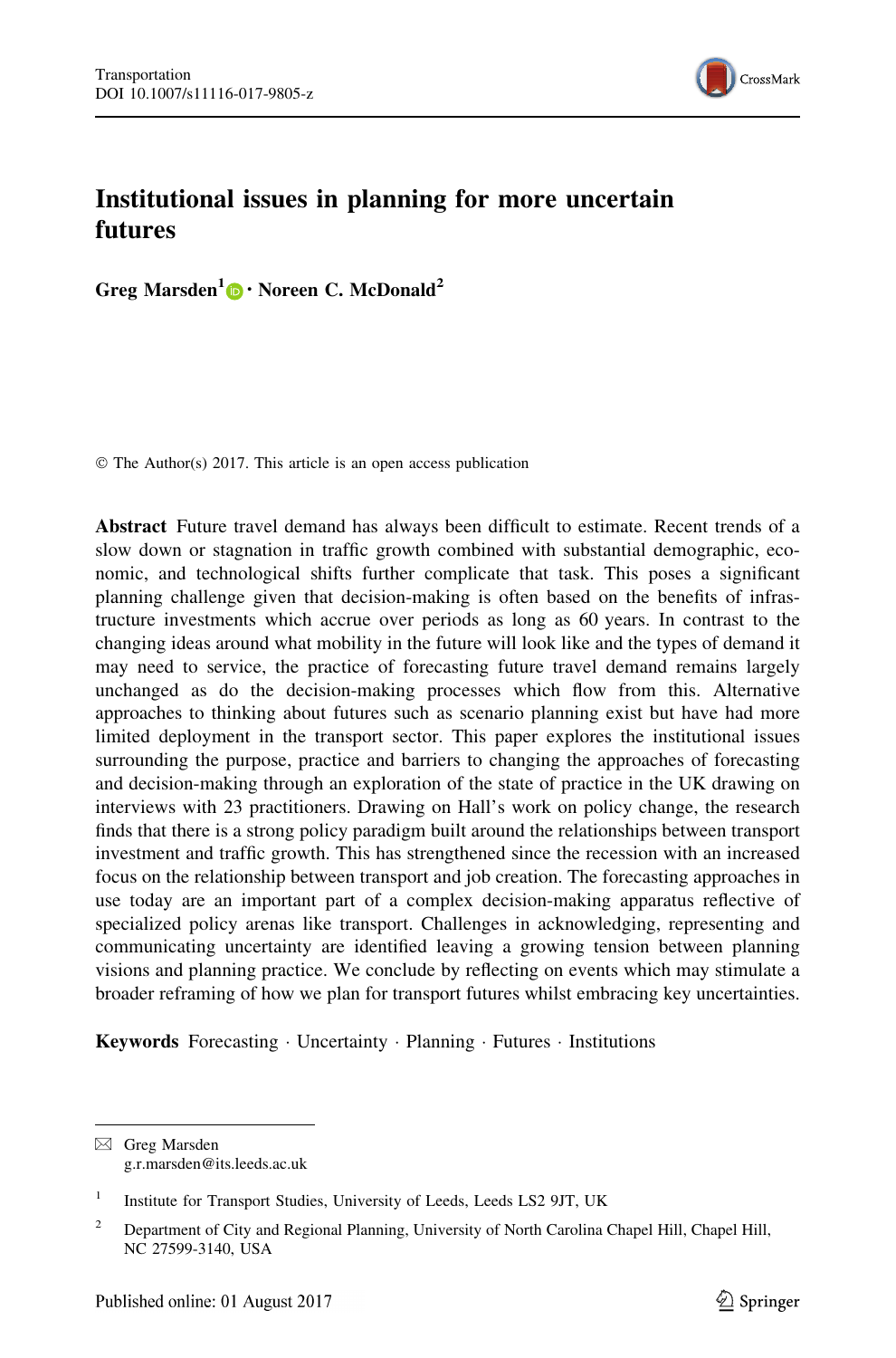# <span id="page-1-0"></span>Introduction

The period from the end of the second world war to the millennium saw the establishment and entrenchment of the automobile in every day life across many developed countries (Urry [2008\)](#page-17-0). These patterns are repeating to varying degrees across the globe today with analysts suggesting the world vehicle fleet could grow from today's 1 billion to 2 billion by 2030 (Sperling and Gordon [2009](#page-17-0)) with passenger vehicle kilometres growing by between 117 and 233% over the same period (ITF [2015\)](#page-16-0). Growth has been attributed to rising GDP and incomes, falling costs of ownership and increased provision of infrastructure (Dargay et al. [2007](#page-15-0); ITF [2015](#page-16-0)).

The task of planning for transportation has evolved as traffic growth has continued from one which focussed largely on network supply (DoT [1989](#page-15-0)) to one which has accepted that supply cannot expand to meet demand and where the levels of growth need to be managed to limit congestion, air quality, safety, climate and social externalities (Buchanan [1964;](#page-15-0) Goodwin et al. [1991](#page-16-0), Sadik-Khan and Solomonow, [2016](#page-17-0)). Nonetheless, the fundamental underlying logic of this period has been one where the growth in car use would come largely from a set of broadly consistent 'external drivers' which would lead to growth (ECMT [2003\)](#page-15-0). The acceptance of the futility of seeking to fully accommodate this demand changed the policy question to one around how much demand would be catered for, how and where. The underlying pressure and logic of demand growth remained.

While there have been long-standing critiques of demand forecasting techniques (see Boyce and Williams [\(2016](#page-15-0)) for a comprehensive review of both the state of art and the critiques), recent events have highlighted more substantial divergence from previous trends which the established approaches did not anticipate and seem ill equipped to explain. After decades of steady increases in auto use, patterns reversed in the 2000s in many industrialized countries (Millard-Ball and Schipper [2010](#page-16-0); Goodwin [2012b](#page-16-0); Metz [2013](#page-16-0)). Aggregate driving on UK roads peaked in 2007, declined through 2010, and only began increasing in 2014 (DfT [2016a](#page-15-0)). On a per-capita basis, declines have been evident since the late 1990s/ early 2000s (DfT [2016](#page-15-0)b: p. 12). These changes have highlighted the sensitivity of the transport system to long-term societal shifts such as increasing labour market precarity and delays in household formation, partnering, and parenting; as well as shorter-term movements in oil prices and the macro economy (Blumenberg et al. [2016;](#page-15-0) Bastian et al. [2016;](#page-15-0) Ministry of Infrastructure and the Environment [2014;](#page-16-0) McDonald [2015](#page-16-0); Vij et al. [2017\)](#page-17-0).

Past experience tells us that a number of the factors which have traditionally defined the sector's understanding of future demand—such as employment, family structure, and income—have changed. There are also a range of new considerations which are present already, only to a small degree, but which could have profound impacts on how much and how we travel and for what purposes. Technological innovation has begun to alter the longstanding set of modal alternatives and attributes. Shared mobility services from car sharing to ride-hailing to person-to-person options provide on-demand mobility thereby challenging the traditional reliance on vehicle ownership and the resulting high fixed-cost structure of the transport market (Chase [2015](#page-15-0)). In the long-term, autonomous vehicles may provide the means to make vehicle ownership completely unnecessary or so inexpensive that a new type of auto domination perpetuates (Bansal and Kockelman [2017](#page-15-0)). The pervasive nature of mobile internet and internet enabled devices is also changing how we shop, network and co-ordinate activities (Lyons and Davidson [2016](#page-16-0)).

The assumption—that past relationships can adequately predict the future—is increasingly under challenge as we enter an age with unanticipated modal options, changing cost structures, and increasing economic divides. Even where uncertainty is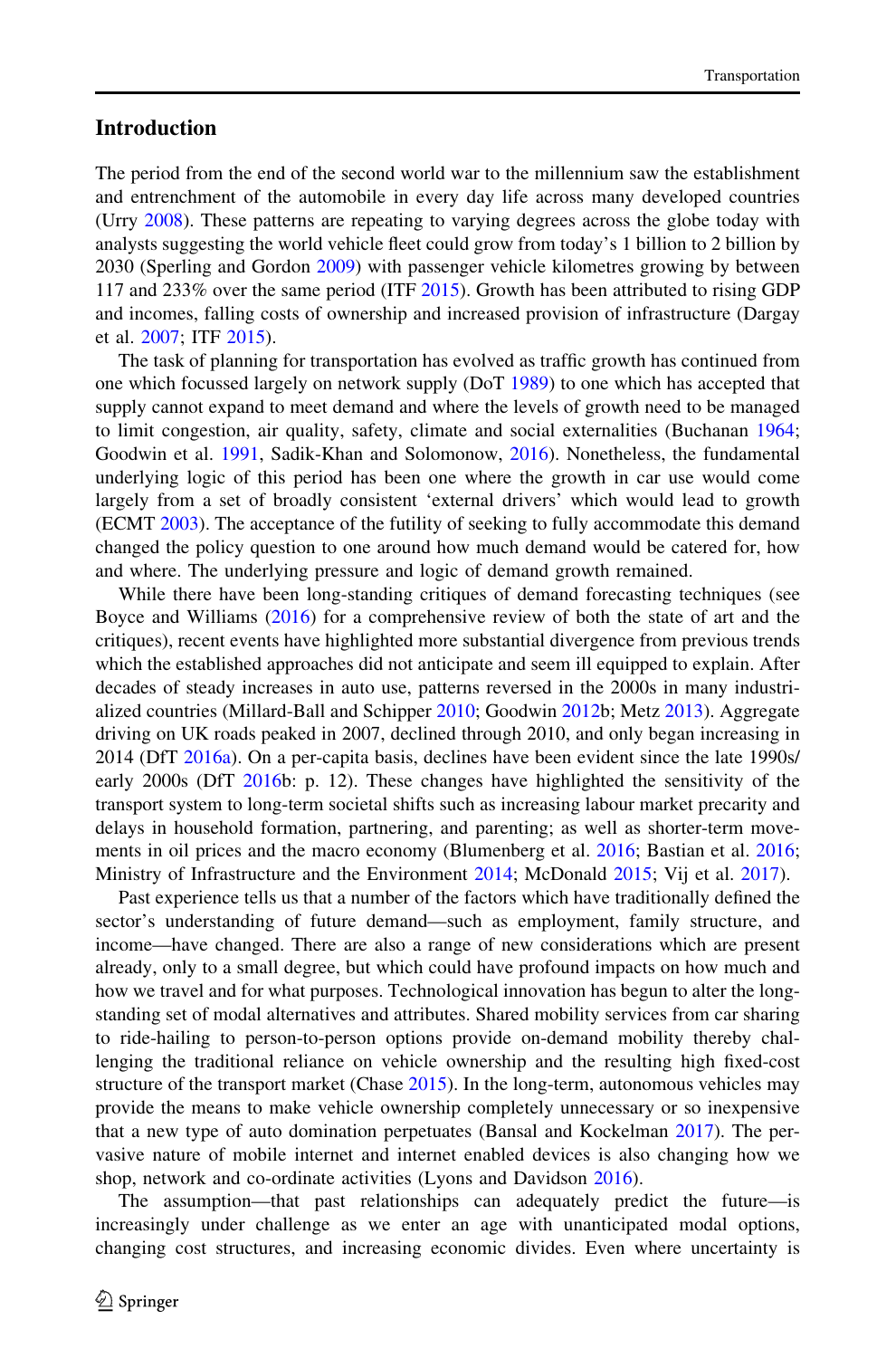accepted, the boundaries of such uncertainty are delimited quite narrowly. Walker et al. ([2010:](#page-17-0) 918) suggest this typically encompasses ''alternative, trend-based futures and/or different parameterizations of the system model'' where ''some estimate can be made of the probability of each of them''. Essentially, the alternatives largely allow for variations in the underlying drivers of demand (GDP, oil price, population) but presume the underlying relationships remain the same. De Jong et al. ([2007](#page-15-0)) also provide a useful international critique on the limited treatment of uncertainty in modelling.

While discussion of the future of mobility has been widespread, less attention has been paid to what this uncertain future means for the practice of transport infrastructure planning (Zmud et al. [2013;](#page-17-0) Ecola et al. [2015;](#page-16-0) Rohr et al. [2016\)](#page-16-0). Alternative prescriptions such as dynamic and adaptive policy making (Walker et al. [2010](#page-17-0); Marchau et al. [2010](#page-16-0)) and scenario planning (Schofer and Stopher [1979;](#page-17-0) Lyons and Davidson [2016;](#page-16-0) Banister and Hickman [2013](#page-15-0)) exist but they are not part of mainstream transportation planning practice. The answer to why there has been a lack of development and/or deployment of alternative approaches to forecasting may lie within the institutional settings of transportation planning. Here we take a broad interpretation of institutions to be the organisations, ways of working, rules and norms within which decisions are taken.

To understand the tensions in the current decision-making system and the potential, likelihood and process for changing how transport futures are used in planning we draw on Peter Hall's ([1993\)](#page-16-0) influential work on policy and paradigm change. Hall argues that, even where there is scientific debate about the need to change approaches to policy making, any change will be more political in nature depending on matters such as:

- 1. positional advantage within the institutional structure;
- 2. authority on matters of technical competence; and
- 3. instances of policy experimentation and policy failure.

Within his framework, Hall imbues policy arenas addressing highly technical issues as resistant to wider societal influence to change. This, he suggests, is because they have a body of specialised knowledge pertaining to them and there are firmly embedded operating procedures. The transport sector appears to have such characteristics and we review some of these further in ''[Background: decision-support and demand futures](#page-4-0)'' section. Urry ([2008:](#page-17-0) p. 344) suggests that the past century saw the ''naturalisation of the car and its increasingly extensive lock-in with multiple institutions/organisations necessary for its expansion''. This implies that the way the system is governed has become adapted to a norm of car growth that it is difficult to see beyond. Lyons and Davidson ([2016;](#page-16-0) 104) refer to this as ''regime-compliant'' planning. There is, of course, significant investment and knowledge built up around the existing ways of working and therefore a variety of costs associated with change (North [1990](#page-16-0); Spinardi [2015](#page-17-0)). Work on transport planning in Sweden found ''slow implementation of new notions, methods and scientific knowledge when practice is building mostly on experienced knowledge. It also opens up for unforeseen power relations and reinforces structures which do not necessarily promote change" (Antonson and Åkerskog [2015,](#page-15-0) p56).

Equally critical to a debate about changes to approaches to planning for transportation must be the visibility of a need to change. Here, Hall suggests that policy paradigms can be threatened by anomalies (as was the case in the economic policies of his initial case study). Here, the gap between observed transport trends and those that have been forecast previously would be the anomaly. He suggests that in response ''ad-hoc attempts are generally made to stretch the terms of the paradigm to cover them, but this gradually undermines the intellectual coherence and precision of the existing paradigm'' (p280) and this may, in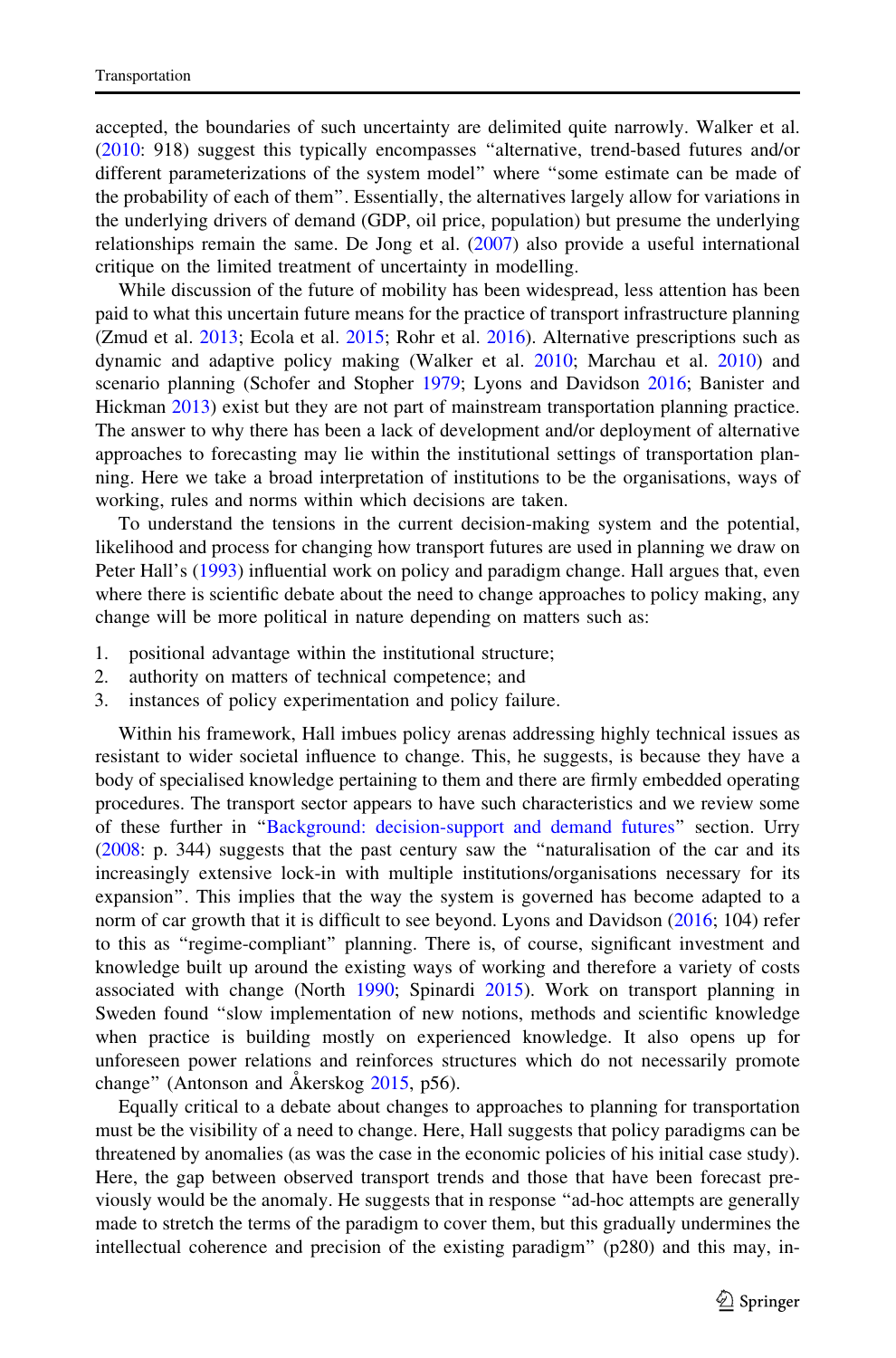turn, lead to some experiments in policy adaptation. However, "if the paradigm is genuinely incapable of dealing with analogous developments, these experiments will result in policy failures that gradually undermine the authority of the paradigm and its advocates even further.'' (p280) It is argued in this paper that the debates surrounding 'peak car' and more uncertain transport futures reflect an on-going debate on paradigm coherence and that this forms an essential component of any institutional process of change to the practice of forecasting and planning for transport.

This article explores the extent to which different institutional factors constrain or facilitate the development of new ways of looking at the practice of national and regional long-range travel demand forecasting. The paper uses a case study of the United Kingdom where there exists a centralised and well documented set of tools and procedures through which strategic decision-making is conducted. It has also been the site of significant debate around changing mobility patterns and their implications for forecasting practice. Our research assesses three related research questions:

- 1. What is the purpose of forecasting and how have long-range forecasting tools and practices been adapted in response to uncertainty about future mobility patterns?
- 2. What are the institutional barriers to consideration of uncertainty in transportation infrastructure planning
- 3. What does the UK experience suggest for the ability for transport planning to adapt practices and techniques to address uncertainty in future travel behaviour?

The article introduces the review and interview method adopted for the study before setting out the approaches to decision-making and forecasting deployed in the UK. The interviews are used to reflect on each of the research questions in turn with the findings interpreted through reflection on the literature on institutional change which allows for the broader implications of the work to be considered. The paper concludes with a reflection on the potential for transport planning practices to adapt to more uncertain futures.

## Research approach

To answer the research questions, we focus on the United Kingdom, particularly England, because the debates about paradigm coherence in the transport sector there have been prominent and transparent. Information on practice is gathered from published information and interviews with practitioners at regional and national levels. Conversations about UK forecasting practices have been well-captured in academic journals, websites, transport newsletters, and governmental reports from the Department for Transport, Transport Scotland, the Welsh Government Transport Ministry, as well as local and regional authorities. Interviews were conducted with current and former governmental staff and consultants involved with demand forecasting and strategic evaluation of transport schemes. Interviews with 23 individuals, 14 of whom gave consent to be quoted, were conducted in May and June 2016. Interview protocols were approved by the institutional review boards of the University of Leeds and the University of North Carolina at Chapel Hill.

At the time of initiating a nationwide set of road traffic forecasts, the Department for Transport (DfT) had responsibility for transport across the whole of the UK. Since devolution in 1998, Scotland and Wales have assumed many (although slightly different) powers for transport. The DfT therefore only has jurisdiction over English roads. Where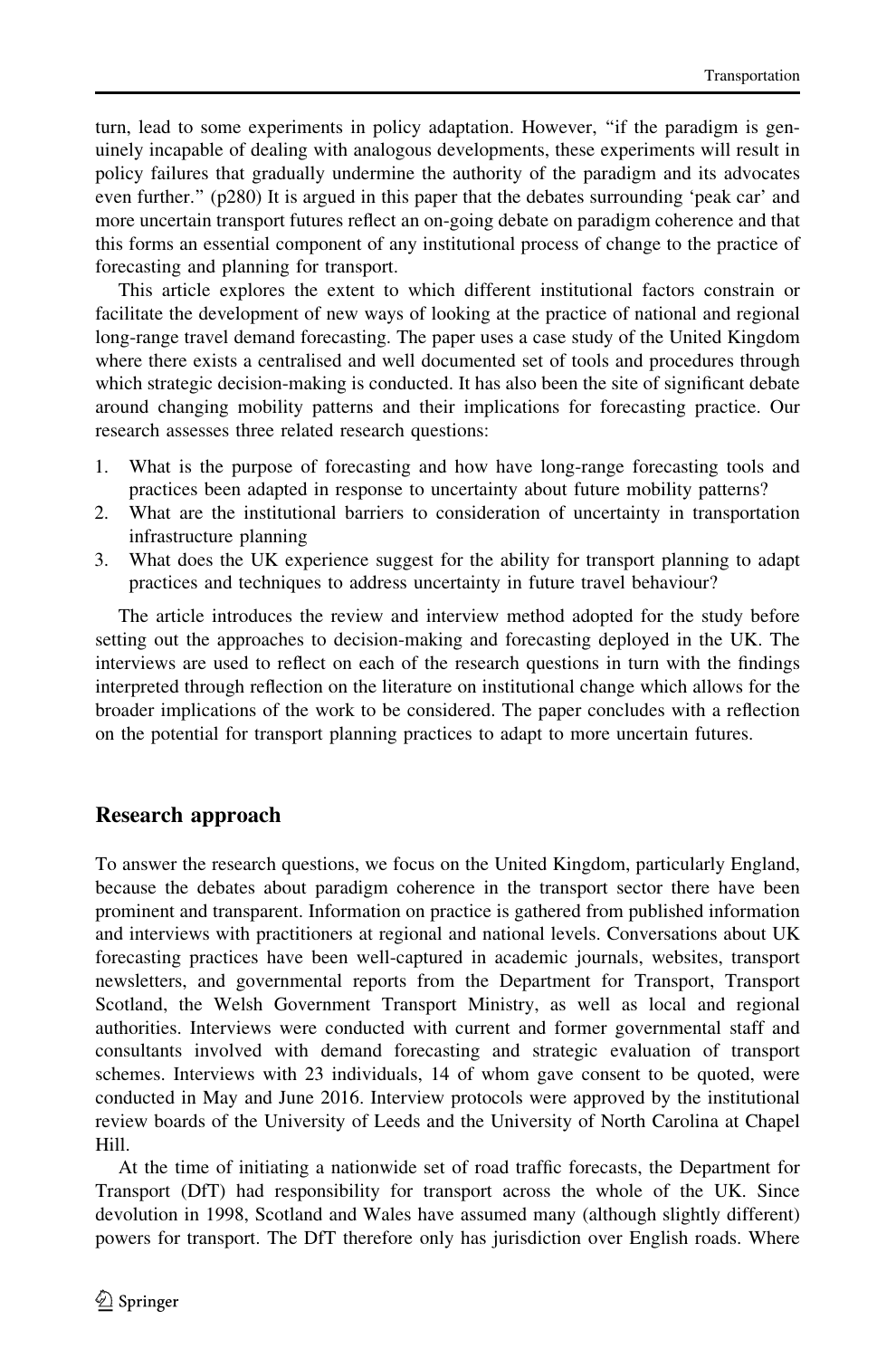<span id="page-4-0"></span>this matters for forecasting practice or policy context we identify this although for many of the wider societal trends and technological changes, the underlying issues remain common. In such cases, we refer to the UK. Whilst each country will have its own structures and modelling approaches, the themes which we identify are not specific to the UK case study.

### Background: decision-support and demand futures

All planning decisions require some form of prospective assessment of the future, whether this is what is perceived to be likely or desirable. The creation of demand futures, by whatever method, is therefore a part of the policy process and how it is done will be a function of the types of questions the process was aiming to answer. In exploring the institutional issues surrounding demand forecasting today it is necessary, therefore, to understand the institutional pathway through which the present day procedures emerged.

Since the 1960s the UK has operated some form of economic assessment of major transport schemes. The system has been highly centralised with allocations made by the UK government for motorways and the rail system as well as setting the rules and approvals process for local projects. Mackie and Worsley ([2013\)](#page-16-0) review the development of the appraisal process over time. They note that the scope of appraisal has widened and adapted to new policy priorities. In particular there is inclusion of a range of environmental factors, safety and more recently wider economic benefits such as agglomeration and job creation. Where possible, the UK seeks to monetise impacts but allows for assessments of overall value for money to be adjusted by consideration of the wider factors such as lost environmental amenity. All decisions were taken by the UK government on the basis of a relative assessment of the value for money of different investments. Benefit–cost ratios remain dominant in what is seen to be good value for money (for England see DfT  $2015a$  $2015a$ )<sup>1</sup> although a review of road projects in the late 1990s showed that, despite the importance of travel time savings to investment decisions, qualitative environmental factors did influence decisions (Nellthorp and Mackie [2000\)](#page-16-0). Whilst some of the details of the approaches to assessing the benefits and costs of projects are different, the UK shares many similarities with other countries such as Sweden, the Netherlands, Germany, the US, New Zealand and Australia in the development of ex-ante scheme appraisal (Mackie and Worsley [2013](#page-16-0); Quinet [2013;](#page-16-0) Romijn and Renes [2013\)](#page-16-0). There appears though to be a stronger cross-project and cross-national comparative tradition resulting from the centralised approach to governance, particularly in England. All major strategies should have a Sustainability Assessment conducted and all projects have an Environmental Impact Assessment in line with European legislation. A full account of the evolution of transport and land-use planning can be found in Headicar [\(2009](#page-16-0)) if required.

In the UK major projects should be demonstrably consistent with national policy and there is, in turn, a need for local policy to be consistent with national policy. Here then it is important to recognise that forecasts are not separate from policy, nor solely an input to them, but intrinsically interwoven. As well as the forecasts being determined by the technical capabilities and know how of the time, they will also have been influenced by the political mood of the time which might steer, for example, what comprises 'low', 'high' and therefore 'central' forecasts. In 1989 for example, the forecasts came out alongside the

<sup>&</sup>lt;sup>1</sup> The Department for Transport classifies projects in the following bands of Value for Money: Poor  $(0.0-1.0)$ , Low  $(1.0-1.5)$ , Medium  $(1.5-2.0)$ , High  $(2.0-4.0)$ , Very High  $(4.0+)$  with only those scoring High or Very High seen to be strong candidates for investment. Value for Money is the Benefit:Cost Ratio adjusted by judgment for significant non quantifiable benefits or impacts.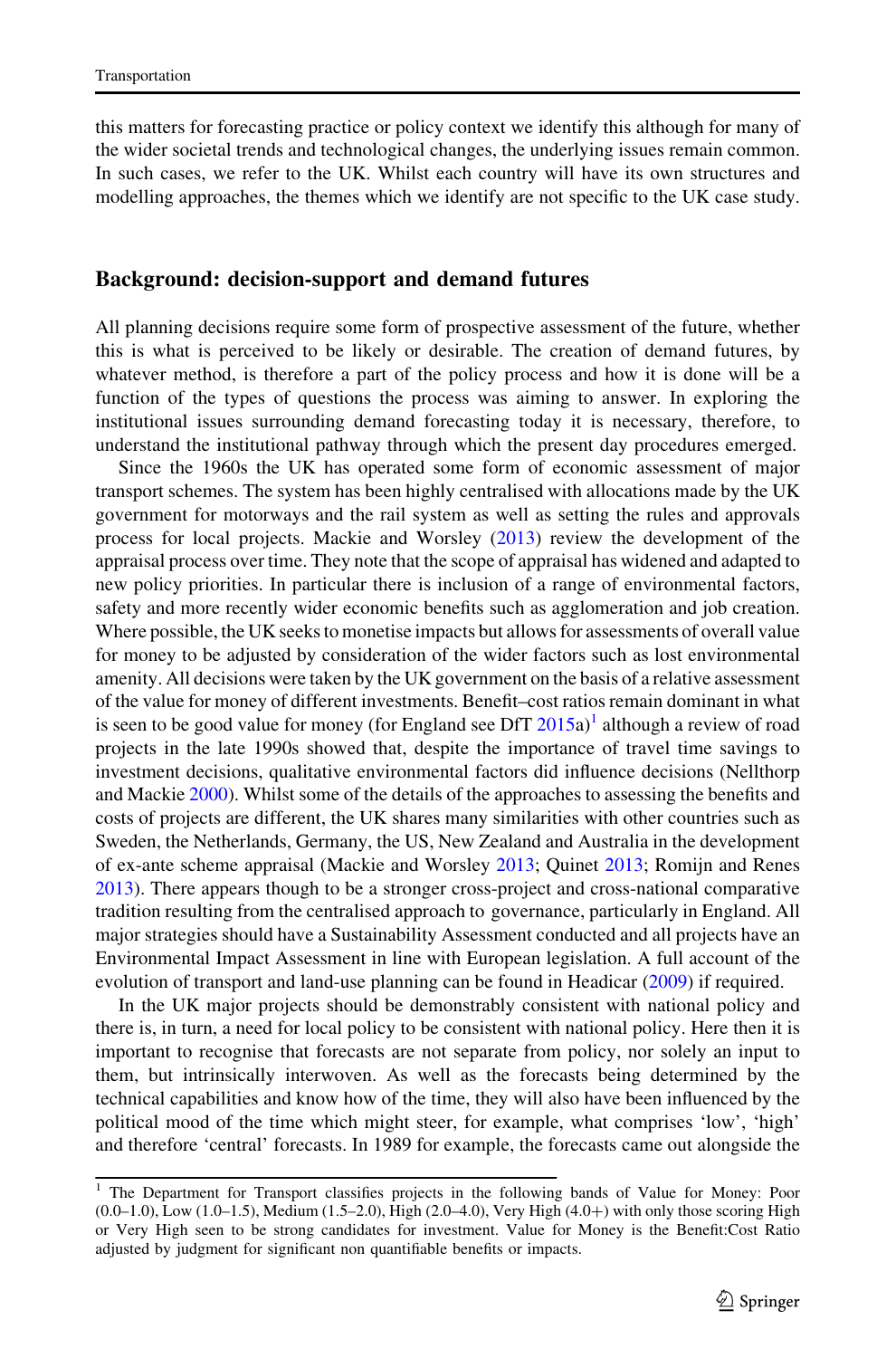major road building programme announced by 'Roads for Prosperity' (DoT [1989](#page-15-0)). In 1997, an approach to managing rather than accommodating demand was adopted with a change in government (DETR [1998\)](#page-15-0) reflected in a different approach to the application of the NTM (DETR [2000\)](#page-15-0). Most recently (2009 and 2015) the forecasts have occurred on the back of the global financial downturn with the 2015 forecasts being produced with enough of a time lag to incorporate some of the understanding of the short-run effects of the downturn. There is an increased emphasis on infrastructure investment to stimulate growth and a strong positive association in policy between traffic growth and economic prosperity. The Treasury (rather than the DfT) has identified infrastructure investment as a major part of the economic stimulus package noting that ''Infrastructure networks form the backbone of a modern economy and are a major determinant of growth and productivity… To remain globally competitive, the UK needs to address these failures [fragmentation and underinvestment] and develop an infrastructure capable of supporting a dynamic, modern economy'' (HM Treasury [2011](#page-16-0): 5, brackets added).

The DfT maintains several models to predict travel demand by mode for use in evaluation of national-level policy initiatives and strategic assessment of modal funding allocations. Traditionally, the forecasts and the demand implied from these models have been used as inputs to the business case for all major projects (those over  $\pounds 10$  m in value). Whilst each individual investment will be assessed through a more detailed bespoke model these tools and the national guidance on appraisal are an important guide for all decisions and for considering initial allocations across modes and areas. At a regional and local scale, the major cities in England are being given increased autonomy in determining how to spend capital allocations for major projects. However, the authorities are still required to make the case to national government for their funding settlements and so the extent to which previous national approaches to funding allocation remain important is an empirical question we explore.

#### UK national road traffic forecasts and practice

In this section, we present some of the key debates that have surrounded the National Transport Model for England and the production of forecasts of road traffic growth. The section begins by highlighting the identification of the anomaly between forecast and actual demand and the explanations for that. It provides brief descriptions of the National Transport Model and the adaptations that have been made in response to the critiques raised. The authors do not seek to take a position here of the elegance of the model nor the responses taken but to provide sufficient context for an international audience to understand this part of the institutional process of planning practice and the subsequent practitioner debate. We extensively reference the reports published to date and note that this is a debate which has a high degree of transparency.

Discrepancies between forecast and actual road traffic have been the anomaly motivating conversation about planning for long-range transport infrastructure. In 2012, Phil Goodwin, Professor of Transport Policy, showed forecast road travel was consistently higher than actual. For example, road traffic in 2005, prior to the global financial crisis, was less than the high and low forecasts from 1989 to 1997 (Fig. [1](#page-6-0)) (Goodwin [2012a](#page-16-0)). Presentation of the differences has been coupled with calls to review the National Transport Model (Buchan [2012;](#page-15-0) Metz [2014](#page-16-0)).

Road traffic forecasts (RTF) for the UK come from the National Transport Model (NTM), a four-step travel demand model augmented with sub-models for freight (Fig. [2](#page-6-0)).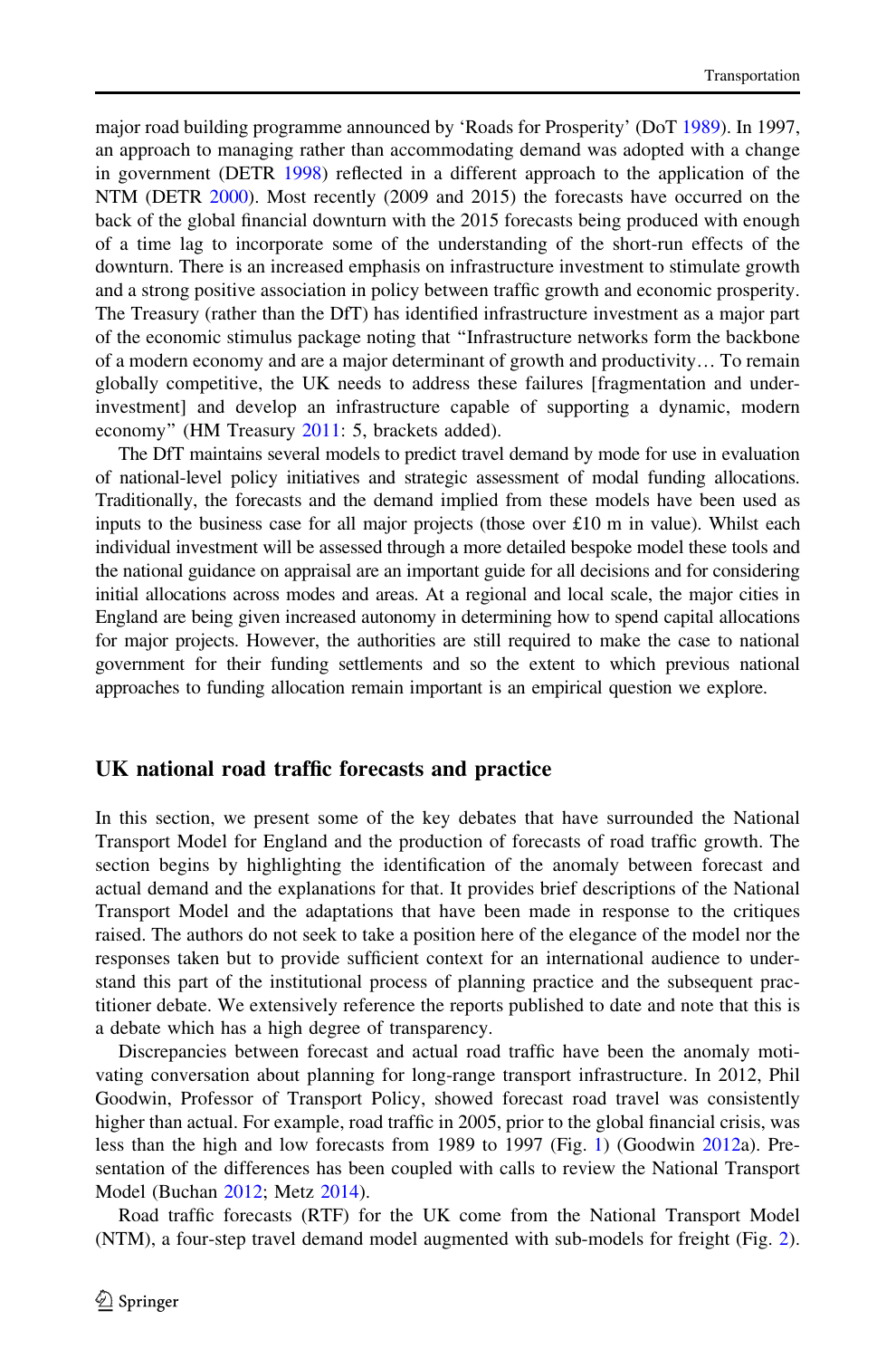<span id="page-6-0"></span>

Fig. 1 Forecast and actual road traffic. Source reproduced with permission from Phil Goodwin



Fig. 2 Summary of national transport model structure. Note Adapted from DfT [2015b,](#page-15-0) p. 32

The NTM combines exogenous forecasts of future population and employment with models of travel behaviour to produce estimates of vehicle ownership, trips, trip distances and mode for each of 8 trip purposes across thousands of spatial zones (for brief description of model structure and approach see DfT [2015](#page-15-0)b; for in-depth description see DfT [2011](#page-15-0)). The translation of population and employment into trips is based on behavioural models calibrated from UK National Travel Survey data. Whilst the model produces multi-modal estimates of travel demand, DfT cautions against the reliability of nonroad forecasts (DfT [2015](#page-15-0)b: 30). Beyond road traffic forecasts, the NTM, specifically the National Trip End Model (NTEM), plays a role in local and regional transport planning. The Department provides regions with tools to develop scenarios that adjust future employment and population growth whilst adhering to control totals on study area trip making developed from the NTEM (DfT  $2017a$ ). A single core scenario is used for all projects which is consistent with NTEM and high and low growth variants are tested consistent with national guidance.<sup>2</sup> There remains, therefore, significant national oversight and influence on local and regional processes.

<sup>2</sup> <https://www.gov.uk/government/publications/webtag-tag-unit-m4-forecasting-and-uncertainty-November-2014>.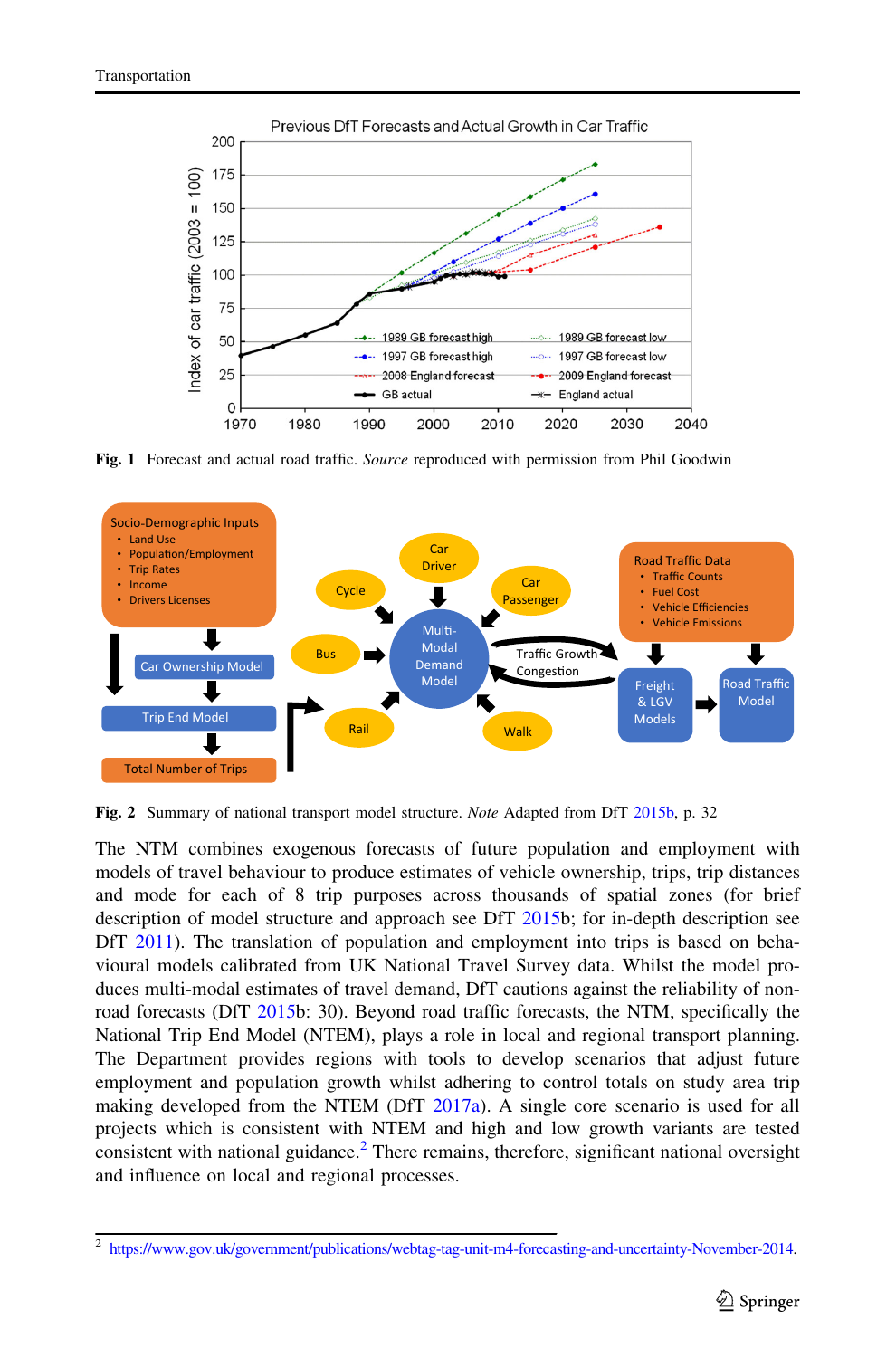The dialogue on the causes and implications of observed differences in road travel can be viewed as an extended conversation on the paradigm coherence of methods for allocating transport infrastructure resources. For example, some explanations for differences between forecast and observed demand do not challenge the current transport planning paradigm. London road conditions in the NTM did not reflect capacity reductions due to bus and bike lane improvements; the most recent 2015 forecasts include more accurate road capacity assumptions (DfT [2015](#page-15-0)b, p. 15). Macroeconomic shocks associated with the GFC also caused difficulties to predict travel decreases due to declines in industrial output and employment.

Other explanations for the gap between forecast and actual road traffic challenge current assumptions about connections between economic and traffic growth and underlie debates about how behavioural assumptions should influence policy decisions. NTS data have shown sustained decreases in trip making and a declining connection between income and auto ownership over the past 20 years (DfT [2015c](#page-15-0)). DfT has recently updated the trip generation and auto ownership models with new rates reflective of recent (2011) behaviour; the impact has been a decrease of 19–24% in the volume of trips predicted annually in the UK from 2011 to 2041 compared to the previous model (DfT  $2017a$ , p. 59).

Observing the structure and stated purpose of the model raises some issues which we return to through the interviews. First, there remains a clear distinction at a national level between forecasting for road, rail and local transport. Second, the national transport model is intended to provide some form of consistency of approach to understanding demand at a regional and local level. These are historical institutional features rather than necessarily being technically optimal. Finally, the model structure is based on the assumption of a set of relationships between income, driving license holding and car ownership which have been well understood as car ownership boomed but which we highlighted in ''Introduction'' section may now in a period of significant flux.

### Analysis

The analysis follows three themes which emerge from the interviews, organised to help answer the research questions set out in ''[Introduction'](#page-1-0)' section.

#### Consideration of uncertainty and changing behaviour

The public dialogue about the accuracy of the DfT's national road traffic forecasts created a pressure to re-evaluate the underlying assumptions to ensure the continued credibility of modelled results. Such challenges could be quite problematic for a government because the forecasts and associated trip models underlie funding allocations and business cases for all projects.

DfT has traditionally considered uncertainty around macroeconomic conditions by producing three sets of road traffic forecasts: core (or central), low growth (high gas prices/ low GDP), and high growth (low petrol prices/high GDP). To assess the impacts of behavioural change, the 2015 RTF introduces two additional scenarios. The first uses new (lower) trip generation rates calibrated to more recent NTS data (p. 35). The next models road traffic assuming there is no relationship between income and car travel. Resulting forecasts predict sharply different growth trajectories. For example, using lower trip rates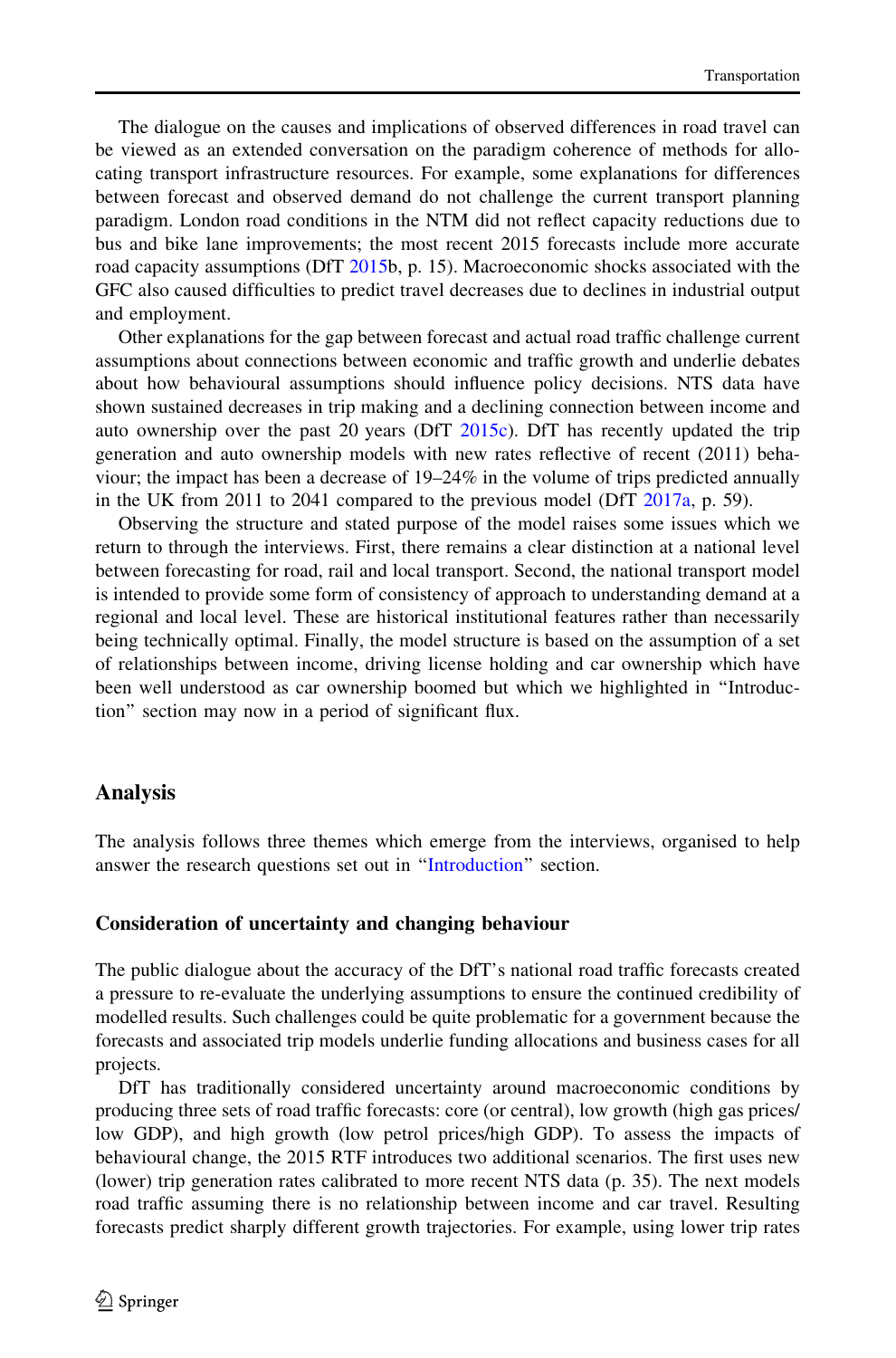decreases estimates of traffic in 2040 by approximately 65 billion miles or 18% from the central forecast (DfT [2015](#page-15-0)b, p. 41).

The overall fan of traffic levels between the lowest and highest forecast is now some 100 billion vehicle kilometres per year by 2040, or 44% of the 2010 levels from which the growth was estimated. Although this approach only deals with a small part of the potential set of uncertainties (Walker et al.'s [\(2010](#page-17-0)) definition of Level 2 uncertainty) it is still quite substantial in its potential implications for policy. How might decision-makers respond to such uncertainty?

Interviewees gave inconsistent reports of the appetite of elected officials for information on the uncertainty of future forecasts. A minority of interviewees felt elected officials and agency leaders wanted to understand the full range of possible outcomes in order to select the best funding strategies. These were often planners working at the national level. At the regional level, opinions were more split. Some felt there was strong interest: ''politicians have generally embraced that [uncertainty] a lot, really with open arms, because politicians almost by definition are suspicious of black box solutions.'' Others were more sceptical about the interest in multiple scenarios or forecasts, partly because of the difficulties in presenting what that actually means:

I mean, I'm sure any [title redacted, elected official] will say is, ''I don't want 53 forecasts, give me a central forecast''

''Oh yeah, 21,472 vehicles a day…'' whereas in fact it could be anything from 12 up to 50 but if you presented that information to the public or to politicians it would lose its credibility wouldn't it? ''How can you have a forecast between 12,000 and 50,000?'' they'd say.

The updates of the NTM show the Department's concern with and responsiveness to critiques of the model. Addressing the critiques is critical to maintaining credibility of the transportation planning process, but also introduces potential discontinuities with previous assumed demand. However, whilst that potential exists, there has been no shift in approach to the treatment of future demand dealing with this much wider fan of uncertainty. The approach adopted is consistent with Hall's suggestion of development within the existing paradigm.

Representatives from most regional and local agencies reported awareness of internal discussions about technological, demographic, and behavioural changes that might lead to shifting travel demand patterns. As several regional planners stated:

It [changing travel patterns]'s something that we do debate. Certainly looking at the data we've got, there does seem to be a suggestion that the trips-per-capita by car overall fits in with this ''peak car'' theory, if you like.

We're currently developing our 2040 transport strategy and that strategy is mainly central about the innovation and technology and how transport planning can consider...and how much impact that would have on our policies and our strategies. So that's very much central to the discussion at this moment happening in [redacted] and politicians are very keen for us to understand and bring that kind of activity into our planning.

However, acknowledgement of the potential import of these issues was also not coupled with changes in processes. Planners expressed concerns that the trends were difficult to incorporate into current planning tools for scheme appraisal because the causes are not well understood. For example: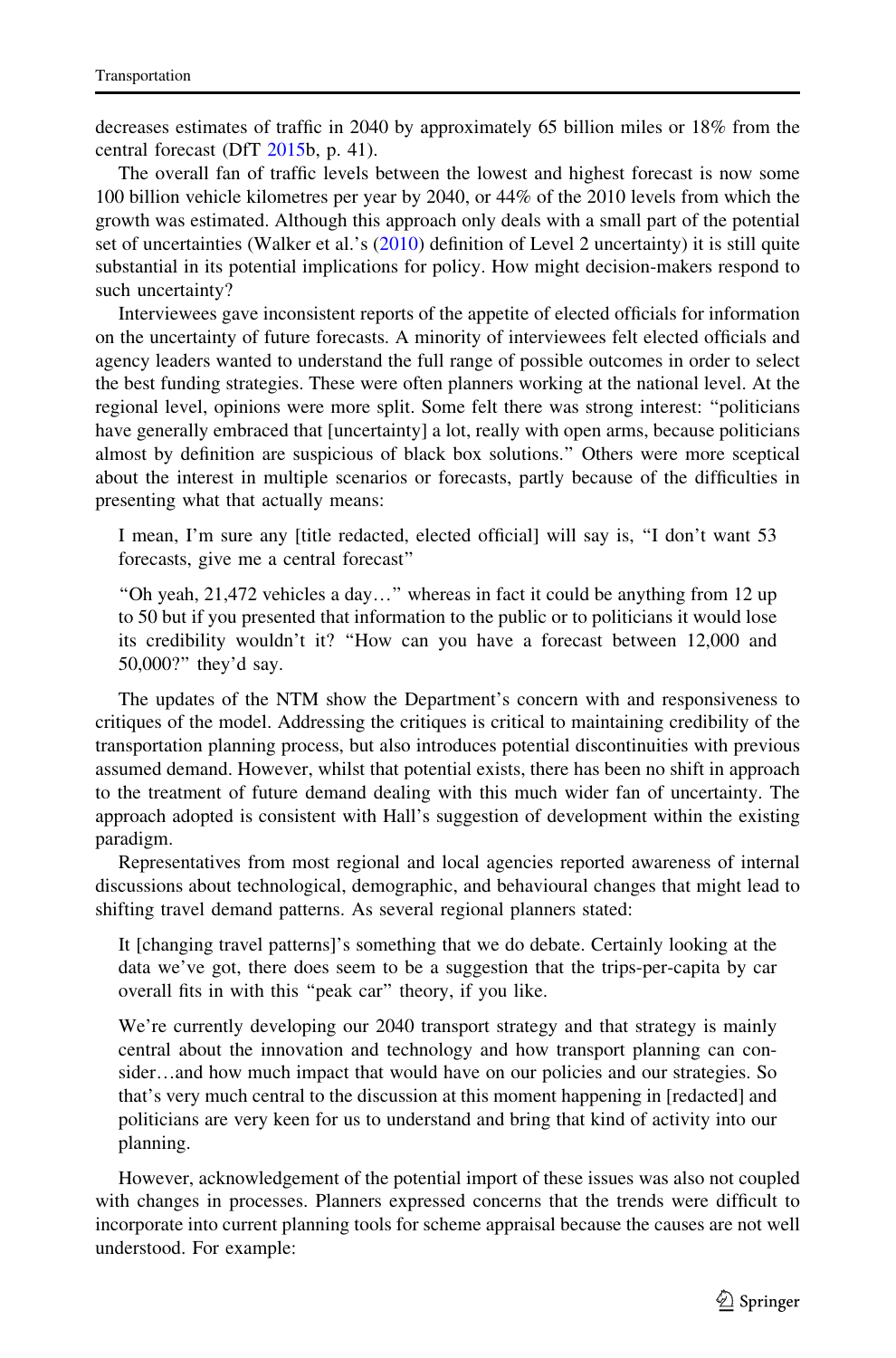We have to  $\ldots$  consider the policy implications [of changing mobility]. And then to what extent do we reflect that in our modelling? ... We're not prepared for that in our forecasting.

There are things that get murmured around like automated cars and deliveries, home deliveries, how is that going to impact; but I don't believe we've got anywhere near the answers. It's hard enough predicting normal stuff let alone how home deliveries are going to affect your shopping patterns.

I mean you might look at things like household size, household compositions; those are tractable things that people have been doing for decades. But real change, either structural economic change or socioeconomic change, attitudes, preferences, behaviour, those are things that are just difficult to deal with in long-term forecasting processes.

we need to put our own scenario together and we don't necessarily want to understand or we haven't got the time to unpick different car ownership or behavioural patterns, … so we jump straight to.

Whilst there was little attention on how forecasting practices at the regional level might accommodate different emerging mobility futures, there was a focus on the operational uncertainty caused by current manifestations of changing mobility patterns and modal options. For example, a regional agency identified tracking and understanding changing bus usage patterns, particularly among the elderly, as an important component of their work. This was because seniors are eligible for concessionary fares—the costs of which must be covered by local and regional authorities—and the budgetary impacts could be substantial. Similarly another agency noted a desire to better understand use of ride-hailing services such as Uber because of the possibilities of needing to oversee the service in the future. As the planner summarized:

we do spend quite a lot of time analysing and trying to understand them [ride-hailing services], but not necessarily then trying to forecast and predict.

This could be seen to be early evidence of the divergence between recent trends and the potentially disruptive impacts of new technologies in the present day which is not yet a feature of future planning despite being prominent in long-term industrial and technology strategies.

# Contemporary policy focus

It seems therefore that greater uncertainty in future demand is accepted but not incorporated. It is not that these changes do not matter to transport planners, they just do not matter enough now to address any shortcomings which the existing approaches might have. An uncertainty about how to address these new trends is one reason posited above. However, as we explore in this section, progress is being made on addressing uncertainties, just different ones and ones which are more politically salient. In particular here, the changing economic narrative since the global financial crisis on the purpose of infrastructure investment and its role in creating, sustaining or 'unlocking' jobs. As aptly put by a planner: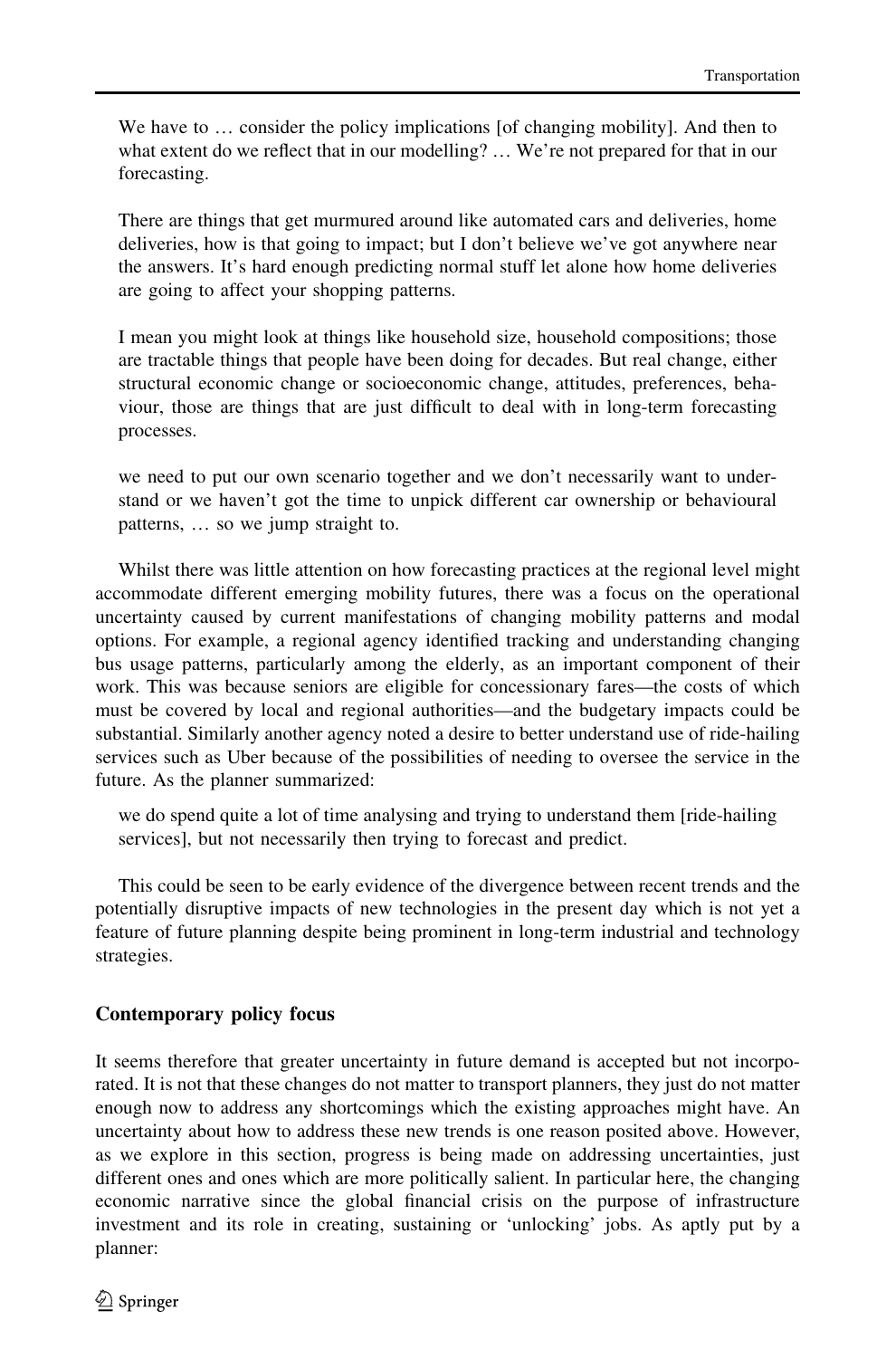so it was all about the economy, economy, economy, economy. Did I say it was about the economy? It was about the economy. And before you think about anything else it's about the economy.

One of the challenges of imagining different demand futures in the current environment is that the construction of new infrastructure is seen as an essential part of future productivity growth. Futures therefore which have more limited demand growth or even, as Lyons and Davidson ([2016\)](#page-16-0) posit for New Zealand, reductions in travel are inconsistent with the embodied belief system of what transport investments are for and the relationship between growth in transport and growth in the economy (see also "Background: decisionsupport and demand futures" section).

Recent devolution in decision-making authority from central government to local and regional authorities has given sub-national entities the role of identifying and prioritizing investments. These changes have been spurred by efforts to promote economic development and in some cases are explicitly linked to the goal of growing the economy. The conditions set for devolving funding have focused local transport planning agencies on evaluating not just the transport benefits of proposed schemes (generally travel time savings) but wider impacts around employment. Standard tools and processes have not been previously been in place to guide the definition and measurement of measures of economic benefit such as gross value added. This has led to innovation, as regions have developed business cases that focus on job creation and economic development impacts, as well as the traditional metrics around travel time savings and the related benefit–cost ratio. This switch has required agencies to continue doing traditional cost–benefit analyses as prescribed by DfT in order to ensure value for money, but it has also necessitated that many of them develop a set of strategic models (often transportation-land use interaction models) that are used to estimate employment and wider economic benefits that are integrated into a broader strategic case. Several interviewees detailed how devolution has affected their use of tools, planning processes, and sources of funding:

In the context of devolution and certainly for combined authorities, transport has been elevated into wider economic strategies so now there are these strategic economic plans which tell a much broader story, and in a way sort of local bodies saying what they think the future is going to look like.

as devolution develops you have lots of different masters and possible sources of funding so it's no longer me and the Department for Transport. It's lots of people it was very much a case of let's look at the full benefits of any schemes that are going on rather than just the narrow central government defined view of things.

Transportation agencies can be seen to act as budget maximising entities (Niskanen [1968\)](#page-16-0) with a desire to extract funding from national and regional/local competitions. This tradition is particularly strong in the UK given the strong control over local public spending exerted by central government. The current framing around which funding is allocated has largely been driven by an overarching economic narrative and the need to demonstrate agglomeration benefits, job creation potential and the relationship between investments and uplift in economic Gross Value Added (DfT [2014\)](#page-15-0). The effort required to develop these processes, craft an economic business case for proposed schemes, and complete standard DfT-compliant analyses of BCR is large. Most regions did not then have additional time or staff available to consider the impacts of long-term changes in transport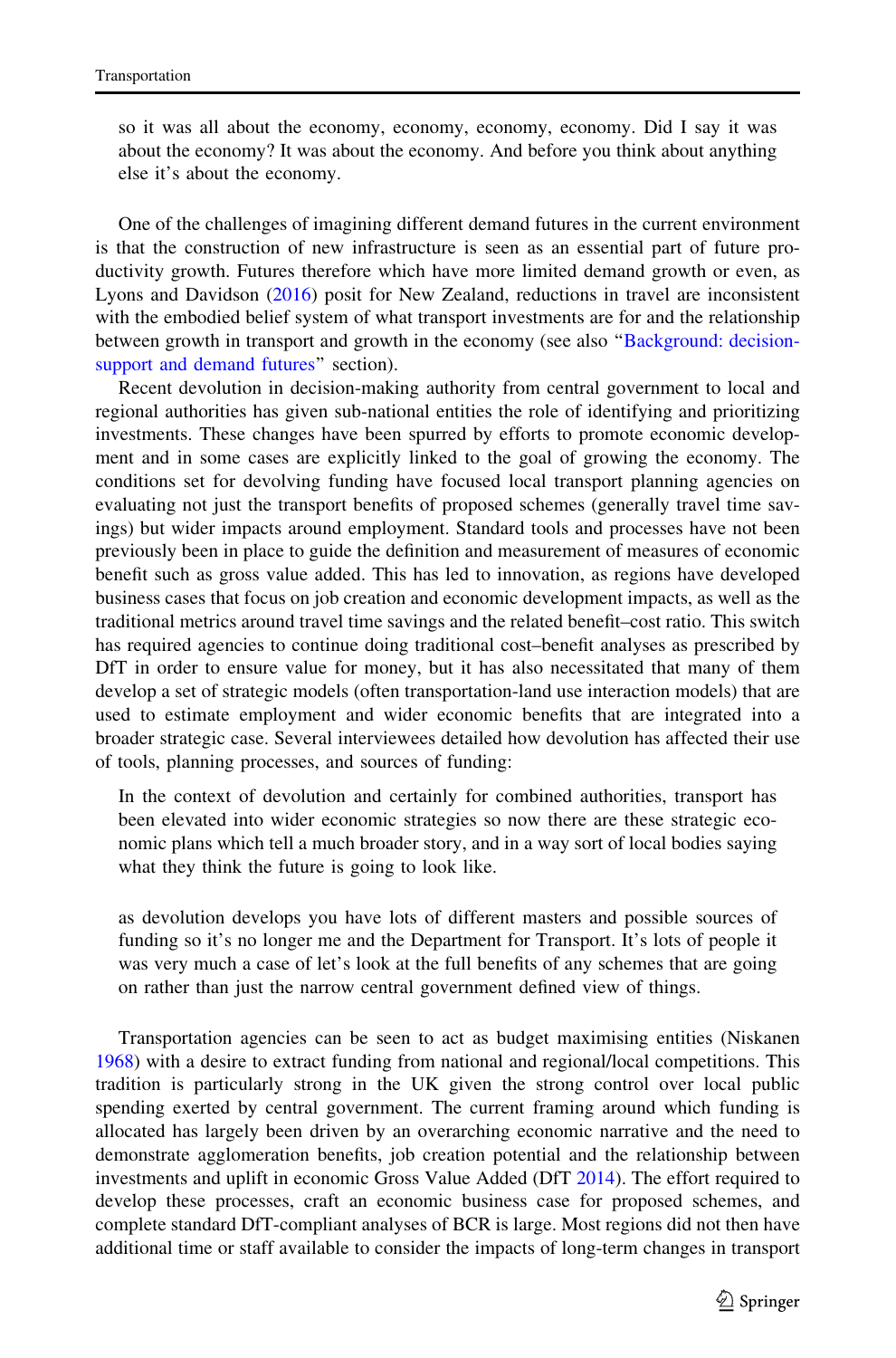demand or uncertainty in these forecasts. Nor is such uncertainty a feature in the current funding 'rules of the game' as the local stakeholder below set out:

so if I'm a local authority and I'm trying to get some money from government or even tell an internal story to my politicians to get some money for transport it's great if I can take the Department for Transport's road traffic forecast. I say ''Well, in 30 years' time [redacted] will have ground to a halt because I've got these road traffic forecasts; I won't question them now. They tell me this is just shooting up so I need more transport investment.'' So that's quite a handy thing; it's handy not to have to question that.

This approach is consistent with Lyons and Davidson's (2010; 110) assessment of a "practical" worldview where the outlook for the future "aligns best with immediate interests and imperatives''.

### Institutional arrangements

Current tools and processes reflect the global intellectual history of the field and the particularities of UK transport planning as set out in ''Background: decision-support and demand futures'' section. DfT, as the primary funder of transport infrastructure, developed a set of practices and protocols that allowed efficient allocation of funds. A standard set of national models and approaches was critical so that decisions were not influenced by overly optimistic assumptions by certain regions.

the Department of Transport's job, it had a pot of money that was fixed, and it was capital rationing, and therefore there might be some uncertainty with that forecast, but … it's a relative exercise.

What the government want is to be able to compare every project on an equal footing and then allocate that in the hope that this is the most efficient allocation possible, and so the most important thing is to have equal standards for everybody and an agreed common view of the world of the future. So that's where this has come from.

Yet these processes and tools that allow for fair comparison can make consideration of uncertainty difficult. First, behavioural relationships are captured in hundreds of model parameters that represent the relationship between socio-economic characteristics and travel. This creates issues around which parameters should be changed and how they should be changed. DfT's recent efforts for the 2015 RTF show how these parameters can be adjusted to assess particular scenarios. However, the approach was never really developed for good cross-modal planning nor for more detailed local or regional planning and issues regarding divergence remains.

What we see is the critical role that central government guidance plays in the definition of and consideration of uncertainty in UK transport planning. Many regions won't consider changing practice until the tools are available from DfT. This reinforces one of the findings from studies of multi-level governance in the UK transport sector (Marsden et al. [2014](#page-16-0)) which suggested very limited incentive for lower tiers of government to be divergent from higher tiers due to their resource dependency. However, this seems to go beyond just resources but reflects a strong 'institutionalization of ideas' across the sector. Radaelli ([1995;](#page-16-0) 178) suggests that ''institutions give stability to shared causal beliefs, they set up structures of meaning, they create networks of actors, they constrain the perception of interests and socio-economic change''. Here it seems difficult for regional actors to have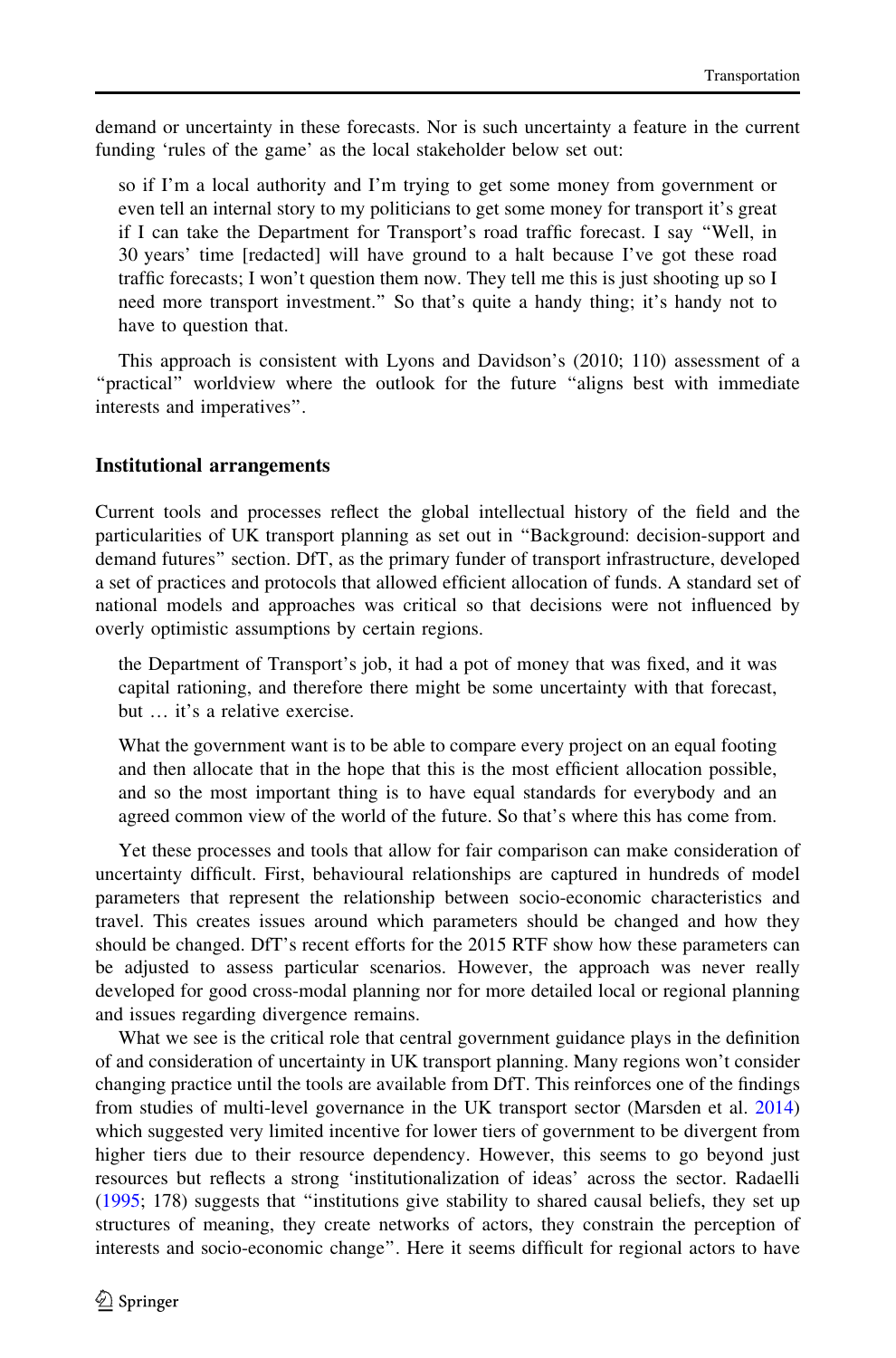future demand forecasts that are not based on the same premise as those of national government. As we note above whilst it would be difficult for them to do so, there also appears little incentive to depart from future assumptions which support infrastructure investment ambitions.

The historical reasons for the current approach to forecasting (central funding allocation) seem to be constraining, to some extent, the future directions that can be considered. For example, visions of future transport that have high levels of mobility as a service and autonomous transportation will need to be capable of re-imagining how we travel, when and for what purposes. However, the demand futures which road and regional transport planners are working to are all premised around relationships based on, for example, a car ownership model (Fig. [2](#page-6-0)).

The strong siloed modal traditions within transport also seem set to play a role. Rail futures are equally anchored in their own modal history and policy sub-system with little interest being expressed in understanding what these future changes might mean for rail markets. Contrasting the amount of effort spent on updating road versus rail tools one rail observer noted ''I don't think the rail sector is very good at predicting and responding to changes in travel behaviours. I think actually the rail sector is incredibly parochial, and they just assume it will be okay''. This echoes Low and Astle's ([2009\)](#page-16-0) finding that road forecasting tends to have a more developed science base than that for public transport. A second interviewee noted ''the long distance market is in danger of getting absolutely stuffed because autonomous cars and the price of the electric travel [lower marginal mileage costs by car] could significantly reduce the cost of traveling by road compared to rail'' (brackets added). Comparatively little as been done to address the on-going distinction between road and rail network forecasting.

The current system displays many characteristics of a socio-technical system in some form of lock-in with a large and invested set of skills which imbues confidence in the existing set of practices (Kay  $2006$ ; Antonson and Åkerskog  $2015$  and Spinardi 2015).

# **Discussion**

Reflecting back on Hall's understanding of processes of policy change we can see two countervailing forces in the debate around transport futures. The first is the challenge to existing processes based around the increasingly accepted anomalies between current trends and past modelled performance. We acknowledge the continued efforts of the DfT to ensure that their model is well calibrated to contemporary data and to respond to challenges raised. The anomaly arguments have not yet however been sufficiently large to have undermined the technical tools deployed across the sector. We suggest though that recent updates to underlying trips rates, which removed nearly a quarter of expected trips, go well beyond previously accepted policy wisdom about what levels of behavioural adaptation travellers could achieve (e.g. CCC [2016\)](#page-15-0). These effects are yet to ripple through the planning process and this debate will grow. Coupled with this is evidence that local transport bodies are already seeking to understand the impacts of new forms of mobility on their networks and on their role as transport agencies yet these are not part of a set of assumptions which define future demand. 'Business as Usual' or 'do-minimum' ignores elements of the mobility system which are here today and which, elsewhere, form part of government imaginings of transport futures. For example, whilst the government has an aspiration that all vehicles will be electric vehicles by 2050 there are no assumptions about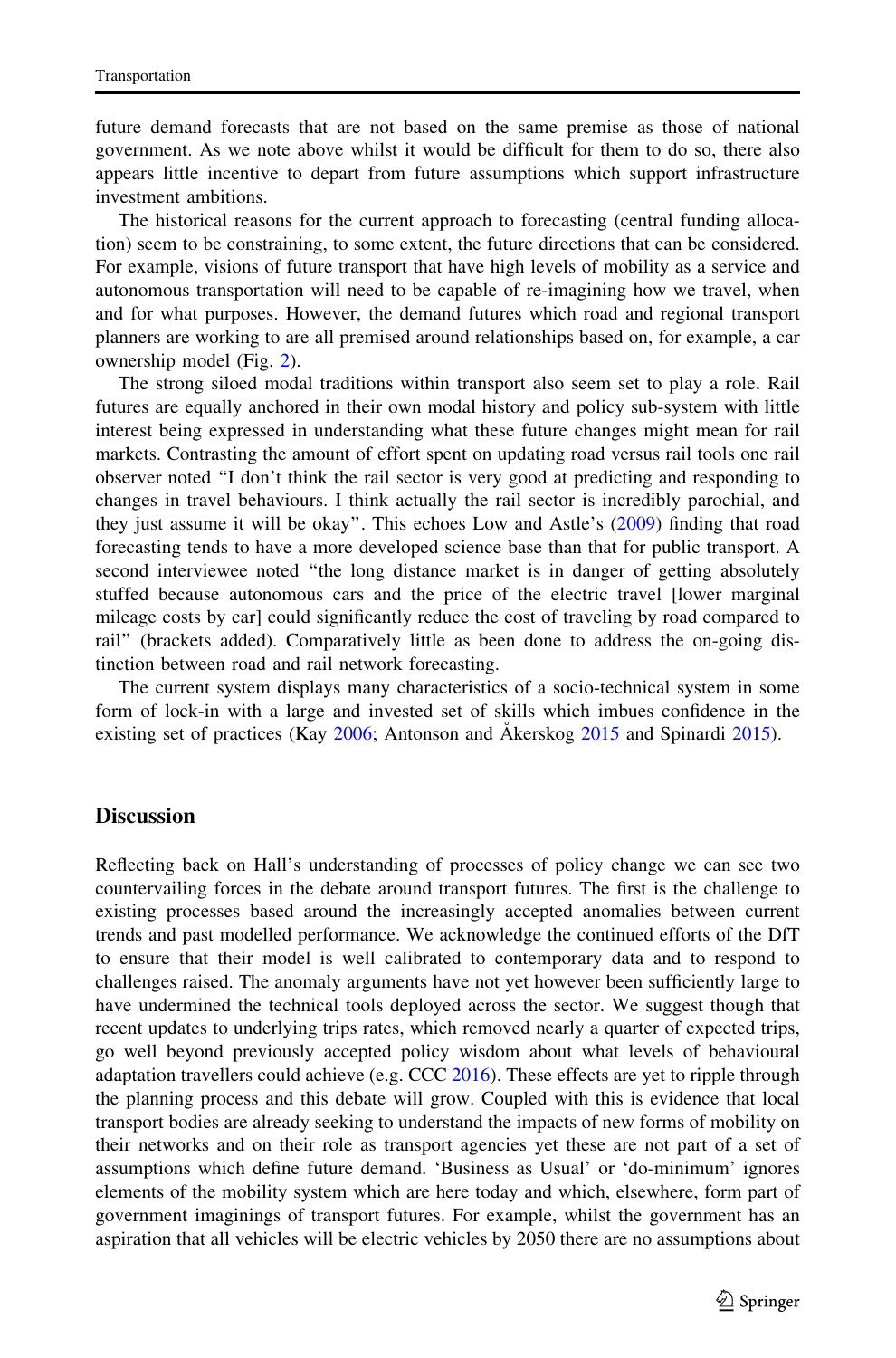how this might shape demand in the forecasts. The same goes for mobility as a service and increased automation. This is a further anomaly.

The second force though is the wider political agenda which is reinforcing current practice and pushing its extension into ever more complex questions around job creation and agglomeration benefits. This could demonstrate confirmation bias where the strategy and investment narrative is around investment in infrastructure and so future demand growth forecasts face limited challenge. There is a very strong political and institutional axis which supports the continuation of an adapted business as usual approach.

Whether this tension needs to be resolved will depend on the readers' own position on the strength of the anomaly arguments and the capability of the existing paradigm to continue to provide sufficiently robust answers given the greater range of accepted uncertainty identified. Derbyshire  $(2016; 48)$  $(2016; 48)$  $(2016; 48)$  neatly sums up the dilemma facing transportation planning ''Overly-focusing on how past developments have led to the present renders it difficult to think about how the future may develop in unexpected ways. However, conversely, focusing too much on the latter (potentially unexpected developments) results in our considerations of the future appearing disconnected from the present and past from which it emerges''. We suggest some ways in which the challenge and debate will unfold.

First, the fundamental distinctions between forecasting on the basis of past projections and more vision or scenario based approaches to planning are not addressed through incremental development of existing tools. As Watson [\(2012](#page-17-0)) points out, the changes to how and why we move around will be an on-going process and so we will always see traces of travel which are diminishing as well as new ways of doing things which are growing. Whilst we are at the foothills of larger changes, new ways of doing things which may better reflect future demand will inevitably be small in our data sets. Recalibration of existing tools brings no guarantee of adequately capturing the impact such changes will have in the longer run as it can only capture what impact they have had to date. Such an approach would also fail to capture more substantial changes if changes reach a critical mass or 'tipping point' as suggested by Urry ([2004\)](#page-17-0). The scale of changes identified in recalibrations and their cumulative impact over time gives an indication of the importance of the anomalies.

We have not, through this study, developed a preferred solution or clear optimal way of understanding demand in the future although we have highlighted several options developed elsewhere (Walker et al. [2010;](#page-17-0) Marchau et al. [2010;](#page-16-0) Banister and Hickman [2013;](#page-15-0) Lyons and Davidson [2016](#page-16-0);). We suggest that a bigger and more immediate challenge to changing practice is a fundamental reframing of the transportation debate. Since the global financial crisis transportation investment has been reinforced as a central pillar of growth stimulation and a symbol of efficiency and modernity. The narrative is that good transport stimulates jobs and therefore more mobility, therefore more mobility is hard to challenge ('or don't you want those jobs?'). There is currently little or no space to reframe the debate about the changing relationship between the economy and travel, little incentive to do so (as that is where what limited public spending is available to promote) nor the technical capacity to do so (given the focus on developing new methods for justifying investments in terms of gross value added and jobs). Despite the acceptance that 'predict and provide' does not work, the assumed relationships between transport and the economy which dominate policy thinking today are not dissimilar from those which were in place as automobility took off and so we seem unable to shake ourselves from Lyons and Davidson's categorisation of a regime compliant pathway. To challenge this requires identifying strong evidence of which sites and contexts do not illustrate these traditional relationships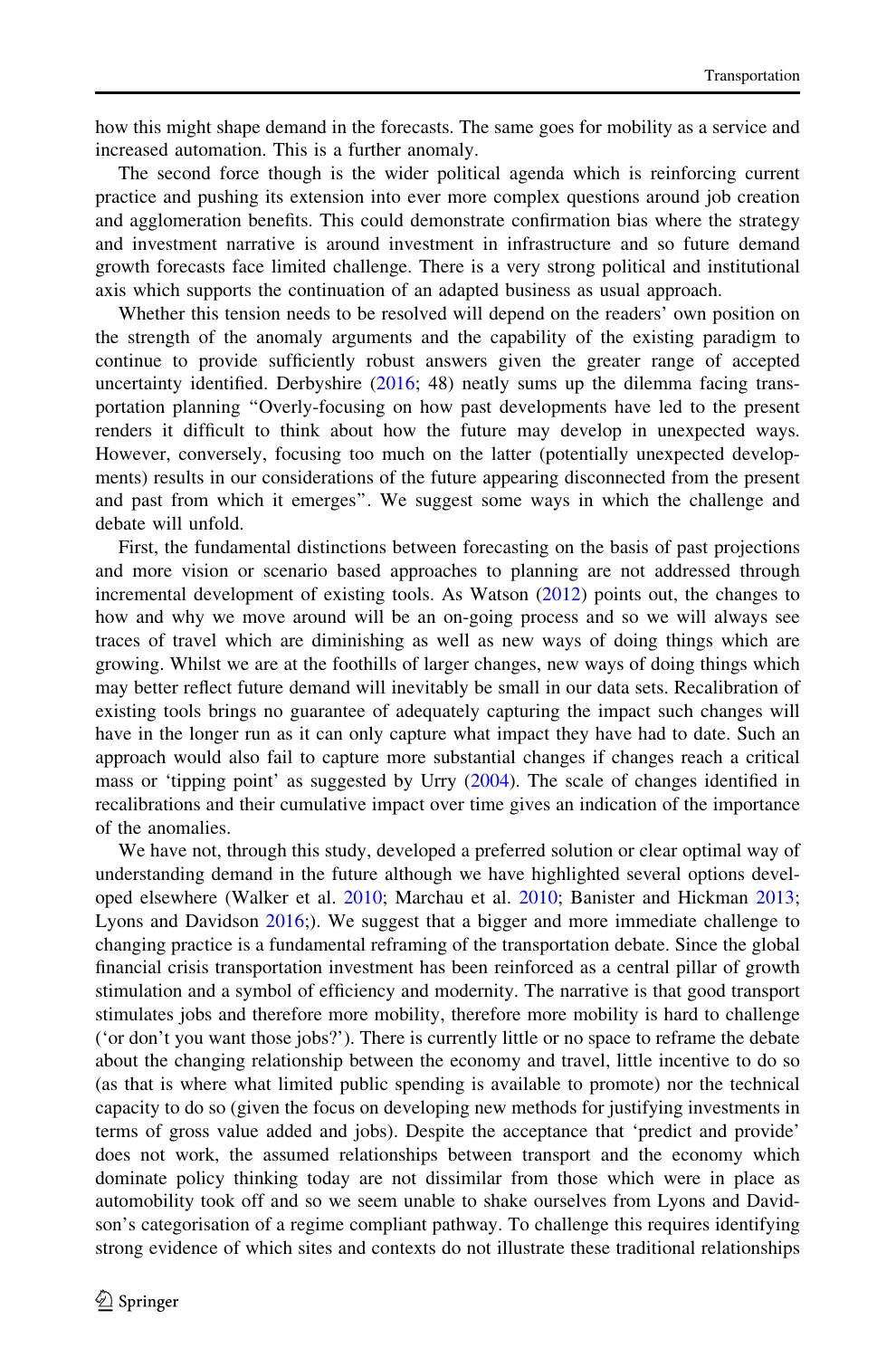and to understand the different role that transport plays in creating these attractive and highly productive cities and areas. This reframing could unlock different needs from the supporting analytical system.

Linked to this is the potential for greater polycentric governance (Ostrom [2010](#page-16-0)) with the devolution of transportation powers and budgets to regional and local transport planning bodies in England which may yet provide opportunities to think differently. London for example suggests that it has a different set of demand trends unfolding to the rest of the UK (TfL [2014](#page-17-0)). Also, places where innovations are being more strongly promoted and adopted could result in a bottom up identification for a different set of future investment needs and therefore a different approach to thinking about the future. However, for the reasons set out above, this seems some way off in England right now as the need for consistency with central government processes remains strong.

It is also possible, although probably over a longer time period and likely less desirable, that the anomaly debate will become more definitive in nature. There are statutory procedures such as planning appeals which could be used by groups objecting to infrastructure schemes to cast doubt on the demand forecasts currently deployed. Indeed, even under the existing paradigm planning inspectors have identified risks from ''structural changes in the demand for transport'' (Whitehead [2015:](#page-17-0) 337) as a contributory factor to declining a major public transport scheme in the northern city of Leeds. If the anticipated trends in shared smart mobility and automation continue to develop then the current forecasting approach and model structure may struggle to withstand these different forms of scrutiny.

Greater thought also, therefore, needs to be given to the timing of any change in approach. At any point in time there is several billion pounds worth of infrastructure investment both under active construction and development in the pipeline. The practical implications of radically changing demand assumptions and the risks of legal challenges to such schemes seem non-trivial (even where the case for investment might remain sound). This is where greater thought about tools which allow for divergent pathways in their assessment may be helpful as some schemes can be justified under a number of futures (e.g. Foxon et al. [2013](#page-16-0)).

This paper set out to explore the challenges in current practices of planning for transportation. Whilst at the heart of the debate is an inevitable on-going technical and scientific puzzling over whether we are doing the right thing and whether our tools are adequate for the job, the research has uncovered the wider importance of the institutional context and the political narratives at play that shape the evidence that is needed and the histories and focus of the dominant technical practices. Although many of the technical challenges raised here will matter in a range of places, the institutional structures and traditions will be distinct and so we might anticipate different responses over time in different places. Perhaps it will be through experimentation and learning that the potential for a transition in the practice of transportation planning will be seen to be feasible. It may be a necessary transition to accompany that foreseen for the future of mobility.

Acknowledgements Funding for this research came from the DEMAND Centre funded by a grant from the Research Councils UK (EP/K011723/1) and the US-UK Fulbright Commission. The authors would like to thank the participants for their time, Dr Louise Reardon for her insights in reviewing an early draft and the three anonymous reviewers for their comments.

#### Compliance with ethical standards

Conflict of interest On behalf of both authors, the corresponding author states that there is no conflict of interest.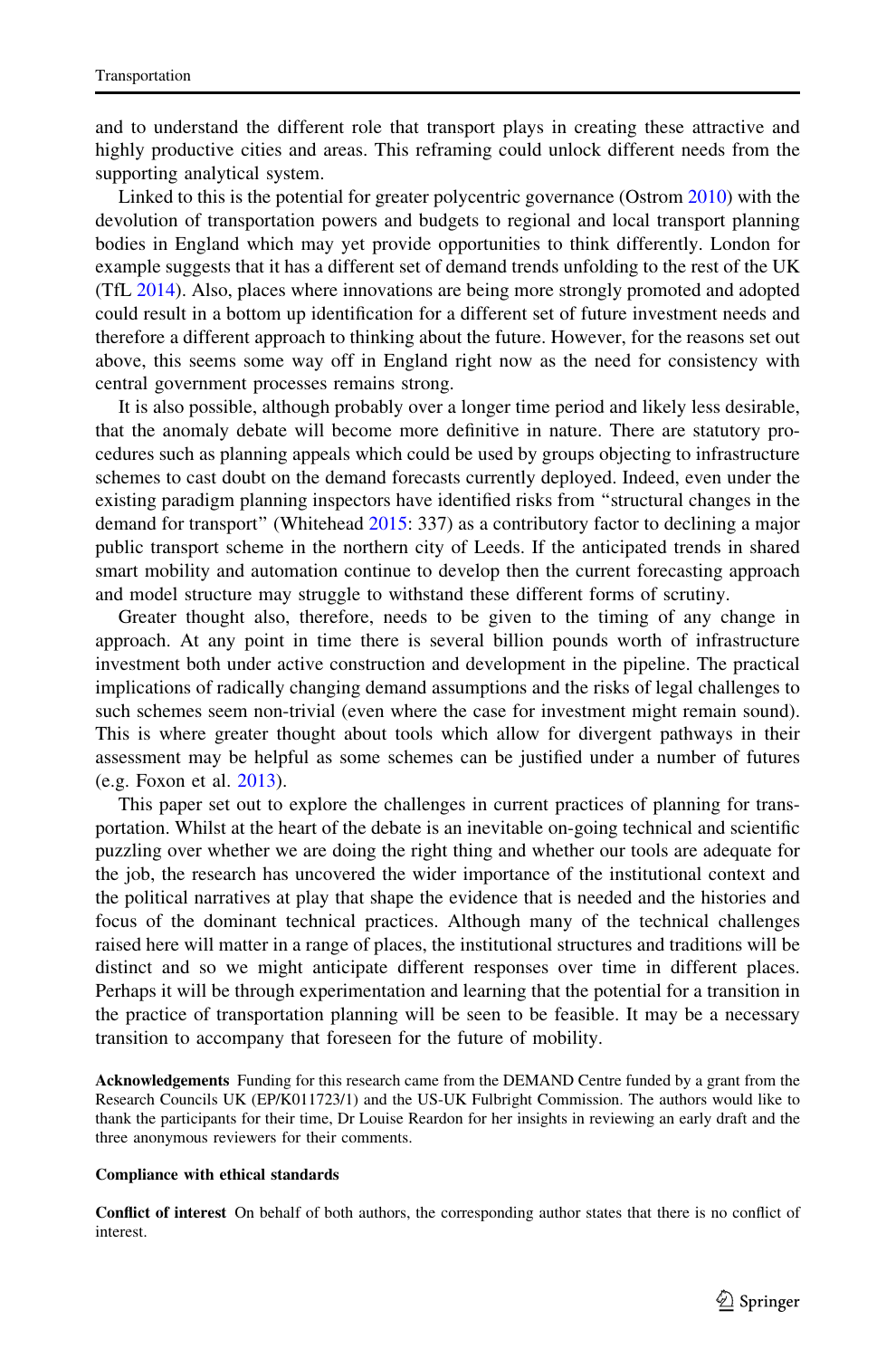<span id="page-15-0"></span>Open Access This article is distributed under the terms of the Creative Commons Attribution 4.0 International License [\(http://creativecommons.org/licenses/by/4.0/\)](http://creativecommons.org/licenses/by/4.0/), which permits unrestricted use, distribution, and reproduction in any medium, provided you give appropriate credit to the original author(s) and the source, provide a link to the Creative Commons license, and indicate if changes were made.

### References

- Antonson, H., Åkerskog, A.: This is what we did last time". Uncertainty over landscape analysis and its procurement in the Swedish road planning process. Land Use Policy 42, 48–57 (2015)
- Banister, D., Hickman, R.: Transport futures: thinking the unthinkable. Transp. Policy 29, 283–293 (2013) Bansal, P., Kockelman, K.M.: Forecasting Americans' long-term adoption of connected and autonomous vehicle technologies. Forthcom. Transp. Res. Part A 95, 49–63 (2017)
- Bastian, A., Börjesson, M., Eliasson, J.: Explaining "peak car" with economic variables. Transp. Res. Part A 88, 236–250 (2016)
- Blumenberg, E., Ralph, K., Smart, M., Taylor, B.D.: Who knows about kids these days? Analyzing the determinants of youth and adult mobility in the US between 1990 and 2009. Transp. Res. Part A 93, 39–54 (2016)
- Boyce, D., Williams, H.: Forecasting Urban Travel: Past, Present and Future. Edward Elgar, Cheltenham (2016)
- Buchan, K.: Review national transport model. [https://www.transportxtra.com/publications/local-transport](https://www.transportxtra.com/publications/local-transport-today/news/30218/-review-national-transport-model)[today/news/30218/-review-national-transport-model\(](https://www.transportxtra.com/publications/local-transport-today/news/30218/-review-national-transport-model)2012). Accessed 29 July 2017
- Buchanan, C.: Traffic in Towns. Report to the Ministry of Transport, Penguin (1964)
- CCC: Meeting Carbon Budgets—2016 Progress Report to Parliament, Committee on Climate Change, London. [https://www.theccc.org.uk/publication/meeting-carbon-budgets-2016-progress-report-to](https://www.theccc.org.uk/publication/meeting-carbon-budgets-2016-progress-report-to-parliament/)[parliament/](https://www.theccc.org.uk/publication/meeting-carbon-budgets-2016-progress-report-to-parliament/) (2016). Accessed 19 May 2017
- Chase, R.: Public Affairs. Peers Inc., Washington (2015)
- Dargay, J., Gately, D., Sommer, M.: Vehicle ownership and income growth, worldwide:1960–2030. Energy J. 28(4), 143–170 (2007)
- De Jong, G., Daly, A., Pieters, M., Miller, S., Plasmeijer, R., Hofman, F.: Uncertainty in traffic forecasts: literature review and new results for the Netherlands. Transportation 34, 375–395 (2007)
- Derbyshire, J.: The implications, challenges and benefits of a complexity-orientated Futures Studies. Futures 77, 45–55 (2016)
- DETR: A New Deal for Transport: Better for Everyone. Department of Environment, Transport and the Regions, Cm 3950, London (1998)
- DETR: Transport 2010: The 10 Year Plan for Transport. Department of Environment, Transport and the Regions, London (2000)
- DfT: The National Transport Model Web Archive. [http://webarchive.nationalarchives.gov.uk/](http://webarchive.nationalarchives.gov.uk/20110202223628/) [20110202223628/http://www.dft.gov.uk/pgr/economics/ntm/](http://www.dft.gov.uk/pgr/economics/ntm/) (2011). Accessed 28 April 2017
- DfT: TAG UNIT A2.1 wider impacts. Department for Transport, London. [https://www.gov.uk/transport](https://www.gov.uk/transport-analysis-guidance-webtag)[analysis-guidance-webtag](https://www.gov.uk/transport-analysis-guidance-webtag) (2014)
- DfT: Road Investment Strategy: for the 2015/16 to 2019/20 Road Period. London. [https://www.gov.uk/](https://www.gov.uk/government/uploads/system/uploads/attachment_data/file/408514/ris-for-2015-16-road-period-web-version.pdf) [government/uploads/system/uploads/attachment\\_data/file/408514/ris-for-2015-16-road-period-web](https://www.gov.uk/government/uploads/system/uploads/attachment_data/file/408514/ris-for-2015-16-road-period-web-version.pdf)[version.pdf](https://www.gov.uk/government/uploads/system/uploads/attachment_data/file/408514/ris-for-2015-16-road-period-web-version.pdf) (2015a). Accessed 01 Nov 2016
- DfT: Road Traffic Forecasts 2015. London. [https://www.gov.uk/government/uploads/system/uploads/](https://www.gov.uk/government/uploads/system/uploads/attachment_data/file/411471/road-traffic-forecasts-2015.pdf) [attachment\\_data/file/411471/road-traffic-forecasts-2015.pdf](https://www.gov.uk/government/uploads/system/uploads/attachment_data/file/411471/road-traffic-forecasts-2015.pdf) (2015b). Accessed 01 Nov 2016
- DfT: Understanding the drivers of road travel: current trends in and factors behind road use. London. [https://www.](https://www.gov.uk/government/uploads/system/uploads/attachment_data/file/395722/understanding-the-drivers-road_travel.pdf) [gov.uk/government/uploads/system/uploads/attachment\\_data/file/395722/understanding-the-drivers-road\\_](https://www.gov.uk/government/uploads/system/uploads/attachment_data/file/395722/understanding-the-drivers-road_travel.pdf) [travel.pdf](https://www.gov.uk/government/uploads/system/uploads/attachment_data/file/395722/understanding-the-drivers-road_travel.pdf) (2015c). Accessed 01 Nov 2016
- DfT: National Road Traffic Survey: table TRA0102: motor vehicle travel (miles) by road class in Great Britain, annual from 1993. London. [https://www.gov.uk/government/statistical-data-sets/tra01-traffic](https://www.gov.uk/government/statistical-data-sets/tra01-traffic-by-road-class-and-region-miles)[by-road-class-and-region-miles](https://www.gov.uk/government/statistical-data-sets/tra01-traffic-by-road-class-and-region-miles) (2016a). Accessed 01 Nov 2016
- DfT: Road use statistics Great Britain 2016. London. [https://www.gov.uk/government/uploads/system/](https://www.gov.uk/government/uploads/system/uploads/attachment_data/file/514912/road-use-statistics.pdf) [uploads/attachment\\_data/file/514912/road-use-statistics.pdf](https://www.gov.uk/government/uploads/system/uploads/attachment_data/file/514912/road-use-statistics.pdf) (2016b). Accessed 01 Nov 2016
- DfT: NTEM Planning Data Version 7.2: Guidance Note. London. [https://data.gov.uk/dataset/national-trip](https://data.gov.uk/dataset/national-trip-end-model-ntem)[end-model-ntem](https://data.gov.uk/dataset/national-trip-end-model-ntem) (2017a). Accessed 28 April 2017
- DoT: Roads for Prosperity, Cm 693. Department of Transport, London (1989)
- ECMT: Managing the fundamental drivers of transport demand, European conference of ministers on transport. <https://www.itf-oecd.org/managing-fundamental-drivers-transport-demand> (2003)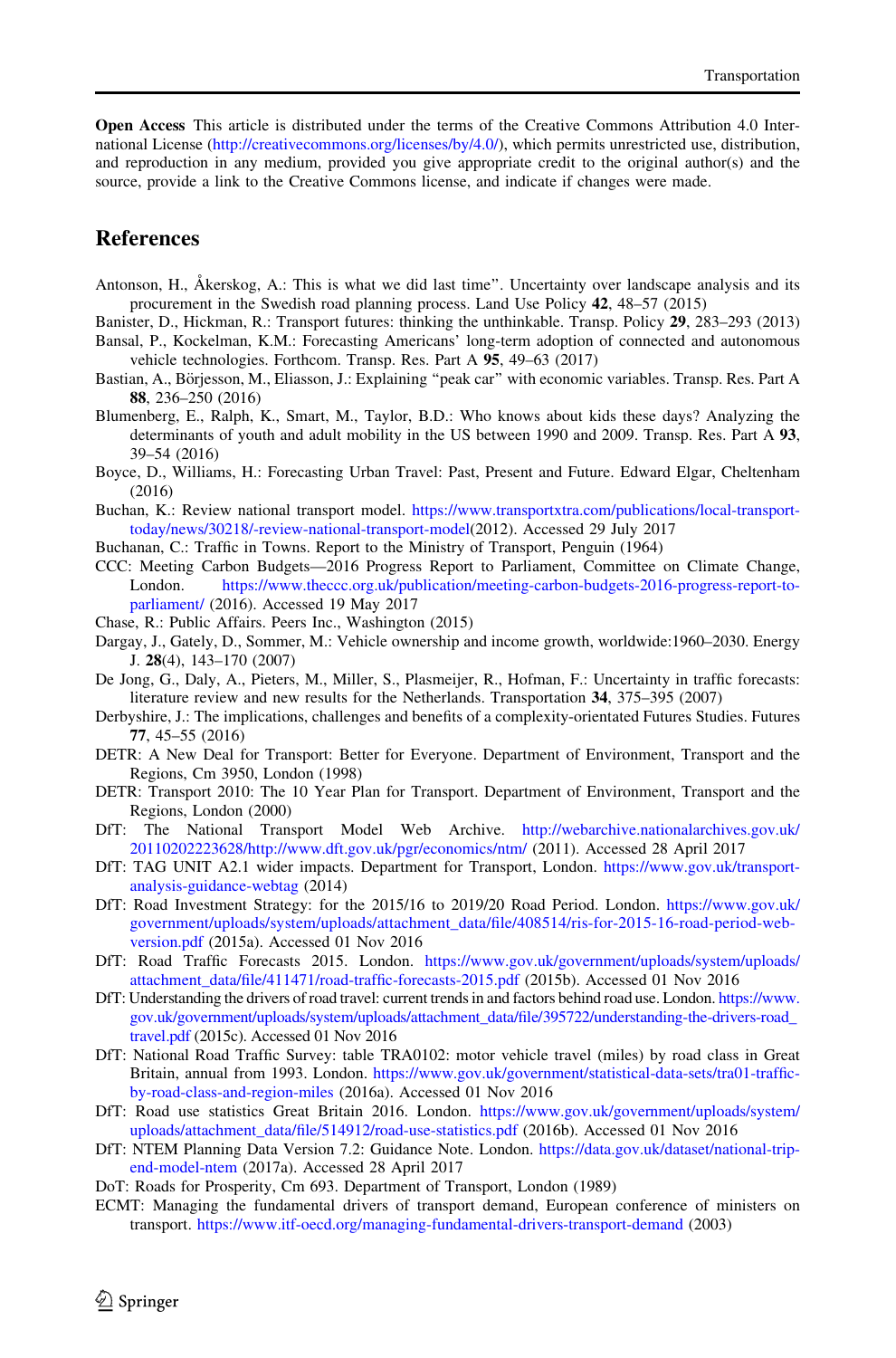- <span id="page-16-0"></span>Ecola, L., Zmud, J., Gu, K., Phleps, P., Feige, I.: The Future of Mobility: Scenarios for china in 2030. DC: RAND Corporation, Washington. [http://www.rand.org/pubs/research\\_reports/RR991.html](http://www.rand.org/pubs/research_reports/RR991.html) (2015)
- Foxon, T.J., Pearson, P.J., Araposthathis, S., Carlsson-Hyslop, A., Thornton, J.: Branching points for transition pathways: assessing responses of actors to challenges on pathways to a low carbon future. Energy Policy 52, 146–158 (2013)
- Goodwin, P., Hallett, S., Kenny, F., Stokes, G.: Transport: The New Realism. Transport Studies Unit, Oxford University, Oxford, Working Paper 624 (1991)
- Goodwin, P.: Due diligence, traffic forecasts and pensions. Local transport today, 13 Apr 2012. [http://www.](http://www.bettertransport.org.uk/campaigns/roads-to-nowhere/ltt-130412) [bettertransport.org.uk/campaigns/roads-to-nowhere/ltt-130412](http://www.bettertransport.org.uk/campaigns/roads-to-nowhere/ltt-130412) (2012a). Accessed 01 Nov 2016
- Goodwin, P.: ''Peak Travel, Peak Car and the Future of Mobility: Evidence, Unresolved Issues, and Policy Implications, and a Research Agenda'', ITF Discussion Paper No. 2012–13, [www.internationaltran](http://www.internationaltransportforum.org/jtrc/DiscussionPapers/DP201213.pdf) [sportforum.org/jtrc/DiscussionPapers/DP201213.pdf](http://www.internationaltransportforum.org/jtrc/DiscussionPapers/DP201213.pdf) (2012b)
- Hall, P.A.: Policy paradigms, social learning and the state: the case of economic policy making in Britain. Comp. Polit. 25(3), 275–296 (1993)
- Headicar, P.: Transport Policy and Planning in Great Britain. Routledge, Oxford (2009)
- HM Treasury: The National Infrastructure Plan 2011. London. [http://webarchive.nationalarchives.gov.uk/](http://webarchive.nationalarchives.gov.uk/20130129110402/) [20130129110402/http://cdn.hm-treasury.gov.uk/national\\_infrastructure\\_plan291111.pdf](http://cdn.hm-treasury.gov.uk/national_infrastructure_plan291111.pdf) (2011). Accessed 01 Nov 2016
- ITF: ITF Transport Outlook, International Transport Forum, OECD, [http://www.oecd.org/environment/itf](http://www.oecd.org/environment/itf-transport-outlook-2015-9789282107782-en.htm)[transport-outlook-2015-9789282107782-en.htm](http://www.oecd.org/environment/itf-transport-outlook-2015-9789282107782-en.htm) (2015). Accessed 01 Nov 2016
- Kay, A.: A critique of the use of path dependency in policy studies. Public Adm. 83(3), 553–571 (2006)
- Low, Astle, : Path dependence in urban transport: an institutional analysis of urban passenger transport in Melbourne, Australia, 1956–2006. Transp. Policy 16(2), 47–58 (2009)
- Lyons, G., Davidson, C.: Guidance for transport planning and policymaking in the face of an uncertain future. Transp. Res. Part A 88, 104–116 (2016)
- Mackie, P., Worsley, T.: International Comparisons of Transport Appraisal Practice: Overview Report, Institute for Transport Studies, University of Leeds (2013)
- Marchau, V.A.W.J., Walker, W.E., van Wee, G.P.: Dynamic adaptive transport policies for handling deep uncertainty. Technol. Forecast. Soc. Change 77, 940–950 (2010)
- Marsden, G., Ferreira, A., Bache, I., Flinders, M., Bartle, I.: Muddling through with climate change targets: a multi-level governance perspective on the transport sector. Clim. Policy 14, 617–636 (2014)
- McDonald, N.C.: Are millennials really the 'go-nowhere' generation? J. Am. Plan. Assoc. 81(2), 90–103 (2015)
- Metz, D.: Peak car and beyond: the fourth era of travel. Transp. Rev. 33(3), 255–270 (2013)
- Metz, D.: NNNPS Statement. [http://peakcar.org/wp-content/uploads/2014/02/metz-nnnps-response-26-2-14.](http://peakcar.org/wp-content/uploads/2014/02/metz-nnnps-response-26-2-14.docx) [docx](http://peakcar.org/wp-content/uploads/2014/02/metz-nnnps-response-26-2-14.docx) (2014). Accessed 01 Nov 2016
- Millard-Ball, A., Schipper, L.: Are we reaching peak travel? Trends in passenger transport in eight industrialized countries. Transp. Rev. 31(3), 357–378 (2010)
- Ministry of Infrastructure and the Environment.: Not car-less, but car-later. The Hague: Ministry of Infrastructure and the Environment. [https://english.kimnet.nl/publications/reports/2014/06/10/not](https://english.kimnet.nl/publications/reports/2014/06/10/not-carless-but-car-later)[carless-but-car-later](https://english.kimnet.nl/publications/reports/2014/06/10/not-carless-but-car-later) (2014). Accessed 13 Sept 2016
- Nellthorp, J., Mackie, P.J.: The UK Roads Review—a hedonic model of decision making. Transp. Policy 7, 127–138 (2000)
- Niskanen, W.A.: The peculiar economics of bureaucracy. Am. Econ. Rev. 58(2), 293–305 (1968)
- North, D.: Institutions, Institutional Change and Economic Performance. Cambridge University Press, Cambridge (1990)
- Ostrom, E.: Polycentric systems for coping with collective action and global environmental change. Glob. Environ. Change 20(4), 550–557 (2010)
- Quinet, E.: L'évaluation socio-économique des investissements publics, rapport du Commissariat Général à la Stratégie et à la Prospective, La Documentation Francaise, Paris. [http://blog.en.strategie.gouv.fr/wp](http://blog.en.strategie.gouv.fr/wp-content/uploads/2014/04/CGSPCALCUL_SOCIOECONOMIQUE_english.pdf)[content/uploads/2014/04/CGSPCALCUL\\_SOCIOECONOMIQUE\\_english.pdf](http://blog.en.strategie.gouv.fr/wp-content/uploads/2014/04/CGSPCALCUL_SOCIOECONOMIQUE_english.pdf) (2013). Accessed 29 July 2017
- Radaelli, C.M.: The role of knowledge in the policy process. J. Eur. Public Policy 2(2), 159–183 (1995)
- Rohr, C., Ecola, L., Zmud, J., Dunkerley, F., Black, J., Baker, E.: Travel in Britain in 2035. UK: RAND Corporation, Cambridge. [http://www.rand.org/content/dam/rand/pubs/research\\_reports/RR1300/](http://www.rand.org/content/dam/rand/pubs/research_reports/RR1300/RR1377/RAND_RR1377.pdf) [RR1377/RAND\\_RR1377.pdf](http://www.rand.org/content/dam/rand/pubs/research_reports/RR1300/RR1377/RAND_RR1377.pdf) (2016)
- Romijn, G., Renes, G.: General guidance for cost benefit analysis, Report for CPB Netherlands Bureau for Economic Policy Analysis PBL Netherlands Environmental Assessment Agency. [http://www.pbl.nl/](http://www.pbl.nl/sites/default/files/cms/publicaties/pbl-cpb-2015-general-guidance-for-cost-benefit-analysis_01512.pdf) [sites/default/files/cms/publicaties/pbl-cpb-2015-general-guidance-for-cost-benefit-analysis\\_01512.pdf](http://www.pbl.nl/sites/default/files/cms/publicaties/pbl-cpb-2015-general-guidance-for-cost-benefit-analysis_01512.pdf) (2013). Accessed 29 July 2017